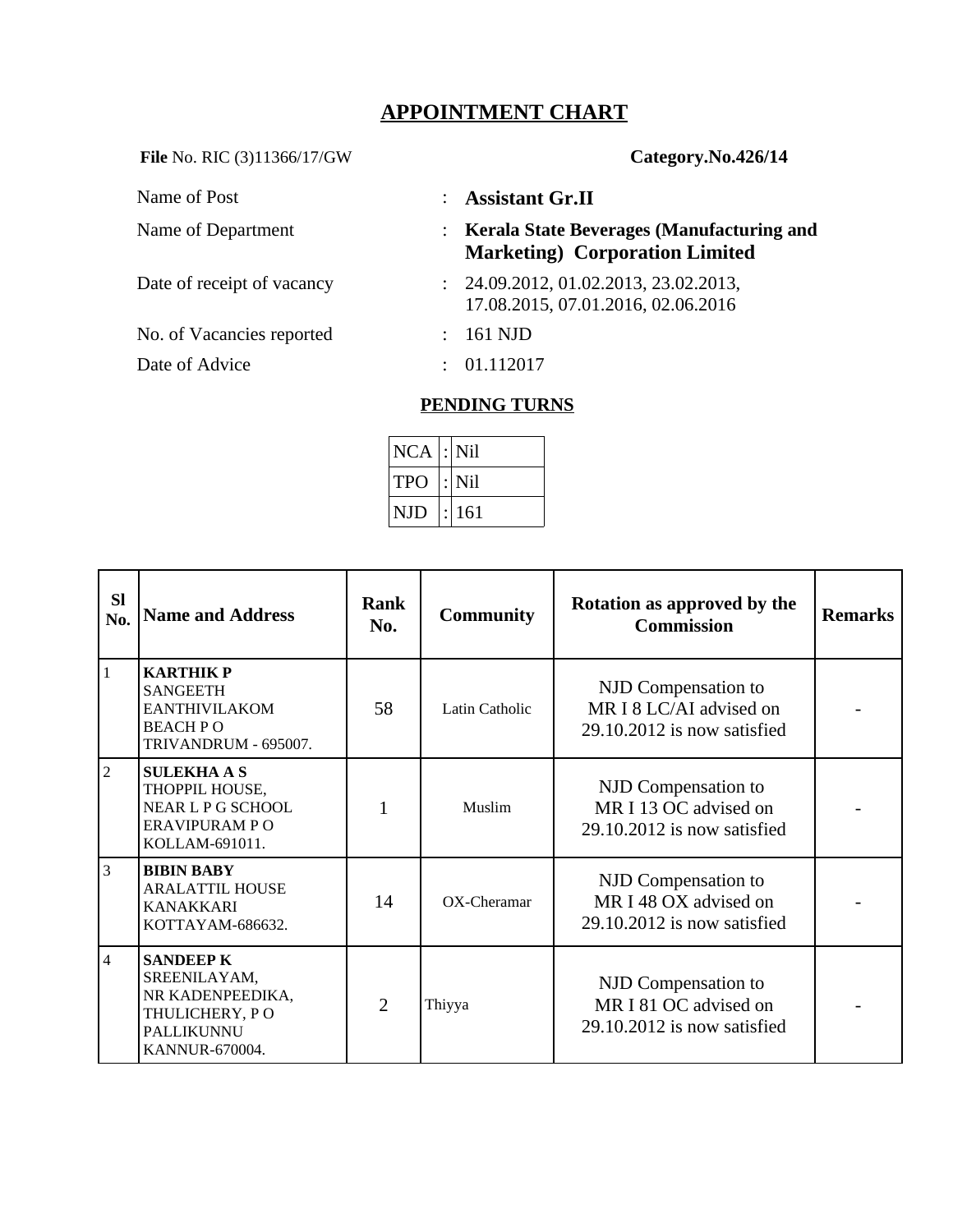| 5  | <b>VISHNU V S</b><br>SNEHALAYAM<br><b>CHARUKAD</b><br>CHEMMAKKAD PO<br>KOLLAM-691601.                           | 3                        | Ezhava                 | NJD Compensation to<br>MR I 87 OC advised on<br>29.10.2012 is now satisfied   |  |
|----|-----------------------------------------------------------------------------------------------------------------|--------------------------|------------------------|-------------------------------------------------------------------------------|--|
| 6  | <b>ARUN PRAKASH M P</b><br><b>MECHERY HOUSE</b><br>PERINGAVU PO<br>THRISSUR-680 018.                            | $\overline{\mathcal{A}}$ | Ezhava                 | NJD Compensation to<br>MR I 97 OC advised on<br>29.10.2012 is now satisfied   |  |
| 7  | <b>ARUN V DEV</b><br><b>DEVAPRIYA</b><br>KADAKKADU SOUTH,<br>PANDALAM PO<br>PATHANAMTHITTA-689501               | 5                        |                        | NJD Compensation to<br>MR II 1 OC advised on<br>29.10.2012 is now satisfied   |  |
| 8  | <b>RAGESH T</b><br>KAZHAKAKKARAN HOUSE<br><b>PAYYANUR</b><br><b>EDAT</b><br>KANNUR-670327.                      | 6                        | Thiyya                 | NJD Compensation to<br>MR II 9 OC advised on<br>29.10.2012 is now satisfied   |  |
| 9  | <b>KALESHANKR</b><br><b>KALARIKKAL HOUSE</b><br>PRECOT NEW COLONY,<br><b>KANJIKODE WEST</b><br>PALAKKAD-678623. | 19                       | OBC-Kalari<br>Panickar | NJD Compensation to<br>MR II 10 OBC advised on<br>29.10.2012 is now satisfied |  |
| 10 | <b>ELDHO GEORGE</b><br>NELLIMATTATHIL HOUSE<br>NELLAD PO,<br>ERNAKULAM-686669.                                  | 7                        |                        | NJD Compensation to<br>MR II 23 OC advised on<br>29.10.2012 is now satisfied  |  |
| 11 | <b>SHIBU VARGHESE</b><br><b>CHITTUNDAYIL HOUSE</b><br>MOONALAM,<br><b>ADOOR</b><br>PATHANAMTHITTA-691523        | 8                        |                        | NJD Compensation to<br>MR II 35 OC advised on<br>29.10.2012 is now satisfied  |  |
| 12 | <b>SABITHA MOHAN</b><br>PADINJAREKOOT<br><b>EDAVANAKKAD</b><br>ERNAKULAM-682502.                                | 10                       | Ezhava                 | NJD Compensation to<br>MR II 42 E advised on<br>29.10.2012 is now satisfied   |  |
| 13 | <b>SREEKUMAR R</b><br>NELLIKUNNIL HOUSE<br>PUNALUR, KARIYARA,<br>KOLLAM-691332.                                 | 9                        |                        | NJD Compensation to<br>MR II 59 OC advised on<br>15.06.2012 is now satisfied  |  |
| 14 | <b>RENJUS</b><br><b>UDAYAGIRI</b><br><b>KEDAVITHUVILA</b><br>VARKALA, PALACHIRA<br>TRIVANDRUM-695143.           | 11                       | Ezhava                 | NJD Compensation to<br>MR II 65 OC advised on<br>15.06.2012 is now satisfied  |  |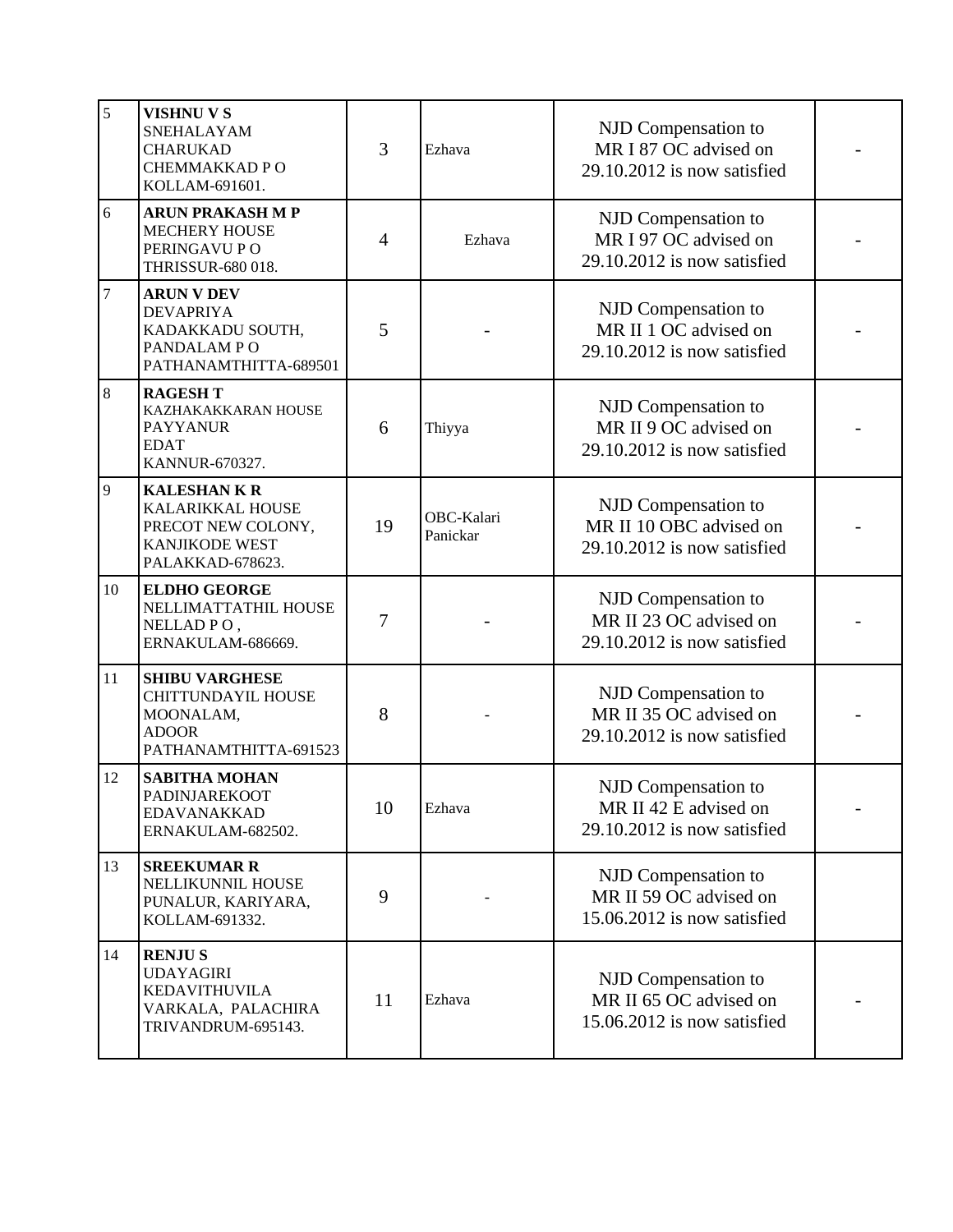| 15 | <b>SAJINA SATHAR</b><br><b>SAJINA MANZIL</b><br>KUTHIRAKULAM<br><b>VEMBAYAM</b><br>TRIVANDRUM-695615.                                      | 44 | Muslim | NJD Compensation to<br>MR II 66 M advised on<br>15.06.2012 is now satisfied  |  |
|----|--------------------------------------------------------------------------------------------------------------------------------------------|----|--------|------------------------------------------------------------------------------|--|
| 16 | <b>SREEJITH M H</b><br><b>MARUTHUR HOUSE</b><br>THIRUVARA<br><b>KIZHAKKANCHERI</b><br>PALAKKAD-678684.                                     | 12 |        | NJD Compensation to<br>MR II 71 OC advised on<br>15.06.2012 is now satisfied |  |
| 17 | <b>AKHIL V V</b><br>SREERENJINI,<br>V P 8/1110<br>VAZHOTTUKONAM,<br>VATTIYURKAVU<br>THIRUVANANTHAPURAM<br>PIN-695013.                      | 13 |        | NJD Compensation to<br>MR II 75 OC advised on<br>15.06.2012 is now satisfied |  |
| 18 | <b>SHEMEERA B S</b><br>KUNNUMPURATH VEEDU<br><b>CHIRAYIL</b><br>PADINJATTATHIL,<br><b>NEERAVIL</b><br>PERINAD PO<br>KOLLAM-691601.         | 51 | Muslim | NJD Compensation to<br>MR II 80 M advised on<br>15.06.2012 is now satisfied  |  |
| 19 | <b>ANJUBS</b><br><b>SOUPARNIKA</b><br><b>PERUMKOOR</b><br>KONCHIRA PO<br><b>VEMBAYAM</b><br>THIRUVANANTHAPURAM<br>PIN-695615.              | 15 | Ezhava | NJD Compensation to<br>MR II 83 OC advised on<br>15.06.2012 is now satisfied |  |
| 20 | DEEPIKA UNNI A<br><b>AREKKATTIL</b><br><b>VENGINISSERY</b><br>PARALAM PO,<br>THRISSUR-680563.                                              | 16 | Ezhava | NJD Compensation to<br>MR II 85 OC advised on<br>15.06.2012 is now satisfied |  |
| 21 | <b>ROHITSV</b><br>SREEVALSAM,<br>T C 7/868(2), CHIRA-34,<br><b>CHITTATTINKARA</b><br>VATTIYOORKAVU PO<br>THIRUVANANTHAPURAM<br>PIN-695013. | 17 |        | NJD Compensation to<br>MR II 93 OC advised on<br>15.06.2012 is now satisfied |  |
| 22 | <b>KANNAN RAJ</b><br><b>OTTITHOTTIL</b><br><b>MEENATHUCHERRY</b><br>KAVANADU PO<br>KOLLAM-691003.                                          | 18 |        | NJD Compensation to<br>MR III 5 OC advised on<br>15.06.2012 is now satisfied |  |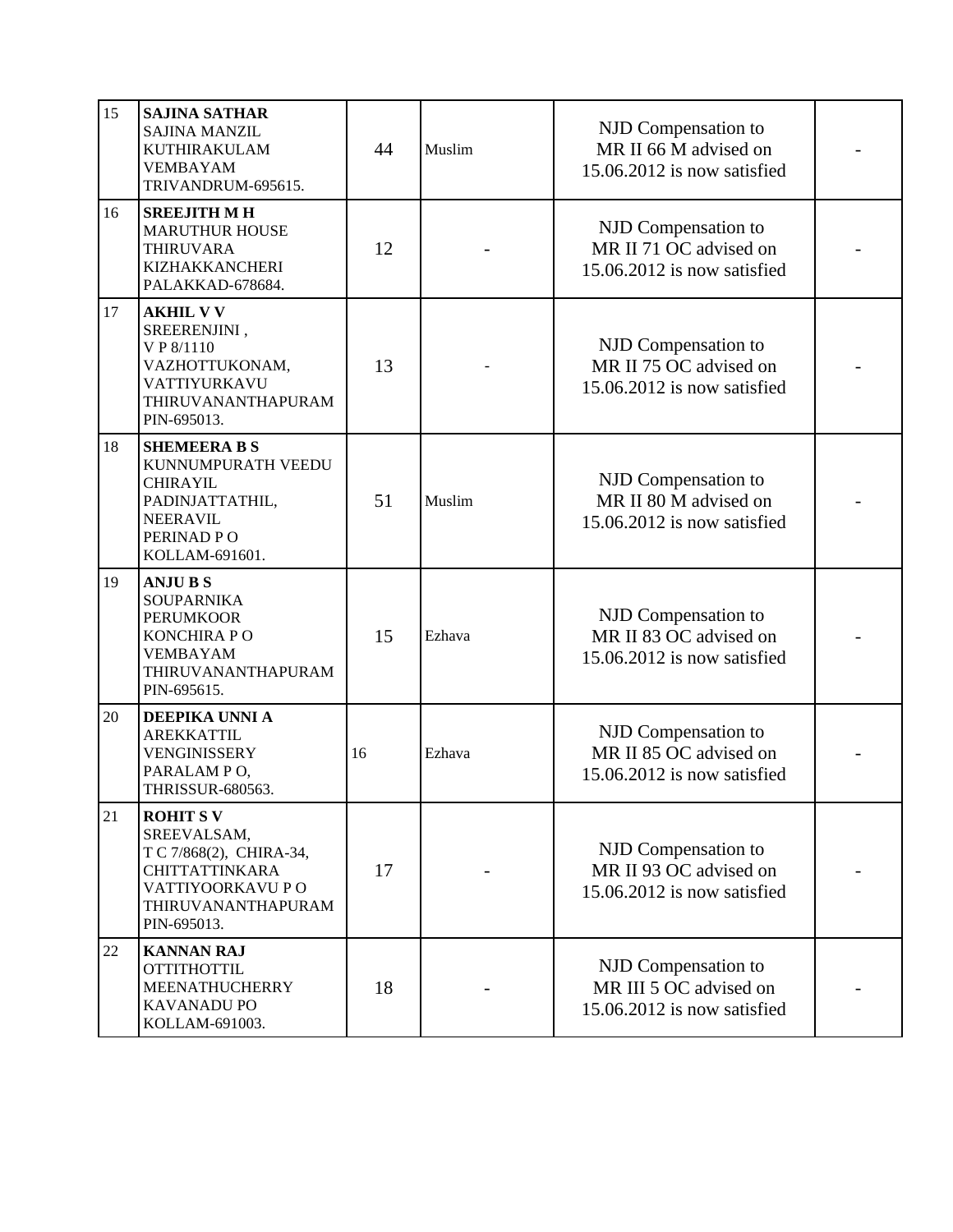| 23 | <b>MANOJ PH</b><br>PADUTHUPARAMBIL HOUSE<br>PUTHUKKAVU<br>PERAMBRA<br>THRISSUR-680689.                                | 21  | OBC-Kudumbi              | NJD Compensation to<br>MR III 10 OBC advised on<br>15.06.2012 is now satisfied   |  |
|----|-----------------------------------------------------------------------------------------------------------------------|-----|--------------------------|----------------------------------------------------------------------------------|--|
| 24 | <b>LEKSHMITR</b><br><b>JYOTHI</b><br>KIDANGAYAM KANNIMEL<br>NORTH MYNAGAPPALLI<br>KOLLAM-690519.                      | 20  |                          | NJD Compensation to<br>MR III 11 OC advised on<br>15.06.2012 is now satisfied    |  |
| 25 | <b>RAJITH R</b><br>MUNDAKACHIRAYIL,<br><b>KOTTAMURI</b><br>THRIKKUNNAPPUZHA PO<br>ALAPPUZZHA-690515.                  | 22  | Dheevara-Arayan          | NJD Compensation to<br>MR III 15 OC advised on<br>15.06.2012 is now satisfied    |  |
| 26 | <b>SAMBHUS</b><br><b>KARTHIKA</b><br>PERUMPUZHA PO<br>KOLLAM-691504.                                                  | 23  |                          | NJD Compensation to<br>MR III 17 OC advised on<br>15.06.2012 is now satisfied    |  |
| 27 | PETRICIA HECTOR<br>T C 2/3054 - 1<br><b>KEDARAM NAGAR 75</b><br>THIRUVANANTHAPURAM<br>PIN-695004.                     | 129 | Anglo Indian             | NJD Compensation to<br>MR III 22 LC/AI advised on<br>15.06.2012 is now satisfied |  |
| 28 | <b>NAZEEM A</b><br><b>NABEEL MANZIL</b><br><b>KANDALA</b><br>THIRUVANANTHAPURAM<br>PIN-695512.                        | 63  | Muslim                   | NJD Compensation to<br>MR III 26 M<br>advised on 15.06.2012 is now<br>satisfied  |  |
| 29 | <b>VISHNU PRASAD U</b><br><b>SREEKRISHNA</b><br>MANDIRAM, NADUTHERY<br><b>THALAVOOR</b><br>KOLLAM-691508.             | 24  |                          | NJD Compensation to<br>MR III 29 OC advised on<br>15.06.2012 is now satisfied    |  |
| 30 | <b>AJESH C</b><br>CHOLAKOTTIL<br>AMAPOYIL,<br><b>VELLAYUR</b><br>MALAPPURAM-679327.                                   | 27  | Thiyya                   | NJD Compensation to<br>MR III 34 E advised on<br>15.06.2012 is now satisfied     |  |
| 31 | <b>ANU TENNYSON</b><br><b>JESUS BHAVAN</b><br>KERALADITHYAPURAM<br>POWDIKONAM PO<br>THIRUVANANTHAPURAM<br>PIN-695588. | 540 | <b>SIUC Nadar</b>        | NJD Compensation to<br>MR III 38 SIUCN advised on<br>15.06.2012 is now satisfied |  |
| 32 | <b>RANJITH P</b><br>PAZHAYATHODI HOUSE<br>SREEKRISHNAPURAM PO<br>PALAKKAD-679513.                                     | 25  | OBC-Vilakkithala<br>Nair | NJD Compensation to<br>MR III 45 OC advised on<br>15.06.2012 is now satisfied    |  |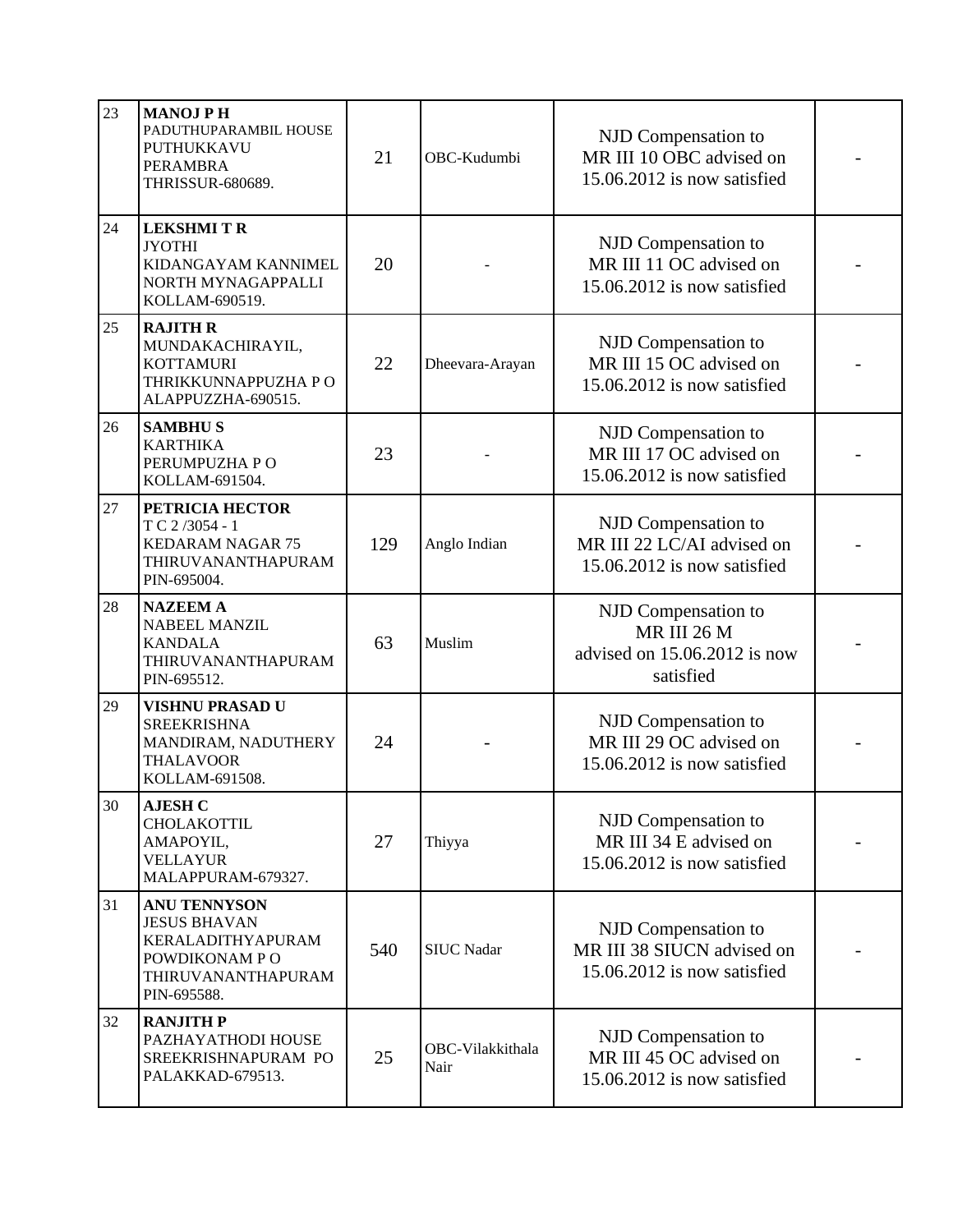| 33 | <b>VISHNUR</b><br>PUTHENPURACKAL<br><b>THAZHAVA</b><br><b>KARUNAGAPALLY S R P</b><br>MARKET PO,<br>KOLLAM -690539.        | 26                       |                     | NJD Compensation to<br>MR III 55 OC advised on<br>15.06.2012 is now satisfied    |  |
|----|---------------------------------------------------------------------------------------------------------------------------|--------------------------|---------------------|----------------------------------------------------------------------------------|--|
| 34 | TRESA VINITHA KM<br>KALIPARAMBIL<br>SOUTH CHELLANAM<br>ERNAKULAM-682008.                                                  | $\mathbf{1}$<br>$(DA-D)$ |                     | NJD Compensation to<br>DA-D Sl. No.266 advised on<br>21.02.2012 is now satisfied |  |
| 35 | <b>SOORYA GAYATHRISS</b><br>VALIYA VEEDU,<br><b>VAYYETTU</b><br>VENJARAMOODU PO<br>TRIVANDRUM-695607.                     | 28                       | Ezhava              | NJD Compensation to<br>MR III 61 OC advised on<br>15.06.2012 is now satisfied    |  |
| 36 | <b>MANEESH MOHAN</b><br><b>ATHIRA SRA-59</b><br>POST OFFICE LANE<br><b>NALANCHIRA</b><br>THIRUVANATHAPURAM<br>PIN-695015. | 29                       |                     | NJD Compensation to<br>MR III 87 OC advised on<br>15.06.2012 is now satisfied    |  |
| 37 | <b>THOMAS PHILIP</b><br><b>VAKANIL</b><br><b>VAIPUR</b><br>PATHANAMTHITTA-689588                                          | 30                       |                     | NJD Compensation to<br>MR III 89 OC advised on<br>15.06.2012 is now satisfied    |  |
| 38 | <b>ANIL KUMAR A</b><br><b>VILAYIL VEEDU</b><br><b>CHERIYELA</b><br>ALUMMOODU (PO)<br>KOLLAM-691577.                       | 39                       | <b>OBC-Chetties</b> | NJD Compensation to<br>MR III 90 OBC advised on<br>15.06.2012 is now satisfied   |  |
| 39 | <b>BEENAB</b><br>VADAKKEMULANJANAL<br>ODEMTHODE,<br><b>KANICHAR</b><br><b>MANATHANA</b><br>KANNUR-670674.                 | 31                       |                     | NJD Compensation to<br>MR III 93 OC advised on<br>15.06.2012 is now satisfied    |  |
| 40 | <b>SREEJITH KUMAR K R</b><br>KOONJALUKKAL HOUSE<br>KOODAPUZHA,<br><b>CHALAKUDY PO</b><br>THRISSUR-680307.                 | 33                       | Ezhava              | NJD Compensation to<br>MR IV 2 E advised on<br>15.06.2012 is now satisfied       |  |
| 41 | <b>RAHUL K</b><br><b>ELAYAMADATHIL</b><br>MANAPPALLY SOUTH<br><b>SRP MARKET PO</b><br>KOLLAM-690539.                      | 32                       |                     | NJD Compensation to<br>MR IV 3 OC advised on<br>15.06.2012 is now satisfied      |  |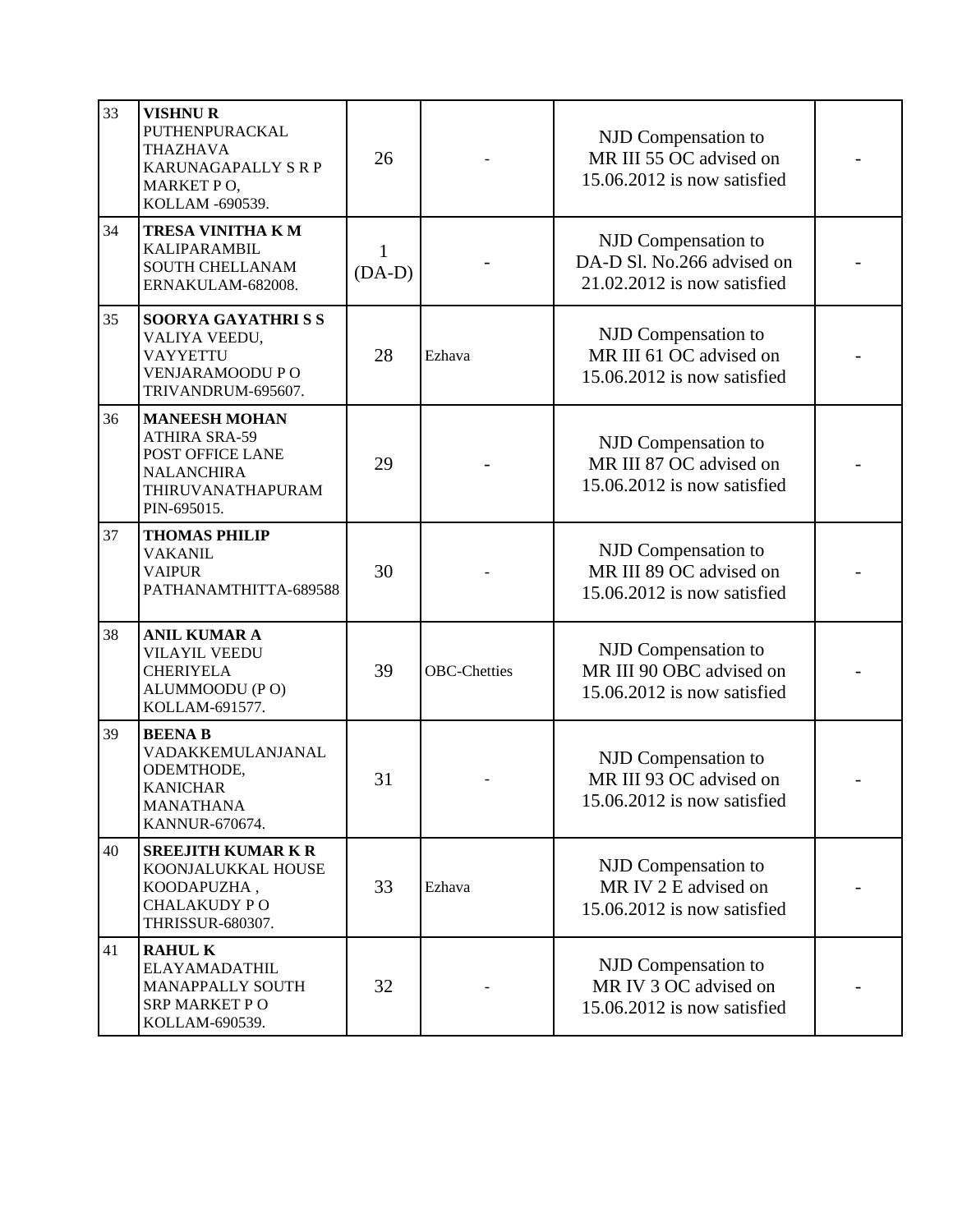| 42 | <b>RISHMAUV</b><br>PLRA-47<br>PULIMOODU LANE<br>VATTIYOORKAVU PO<br>THIRUVANANTHAPURAM<br>PIN-695013.                       | 187 | SC-Thandan | NJD Compensation to<br>MR IV 4 SC advised on<br>15.06.2012 is now satisfied  |  |
|----|-----------------------------------------------------------------------------------------------------------------------------|-----|------------|------------------------------------------------------------------------------|--|
| 43 | <b>ANOOP KRISHNAK</b><br><b>SREEVALSAM</b><br><b>KADAMPANADU</b><br>PATHANAMTHITTA-691552                                   | 34  | Ezhava     | NJD Compensation to<br>MR IV 5 OC advised on<br>15.06.2012 is now satisfied  |  |
| 44 | <b>GANESH A</b><br>TC 23/588<br>VALIYASALA<br>CHALAI PO,<br>THIRUVANANTHAPURAM<br>PIN-695036.                               | 35  | Viswakarma | NJD Compensation to<br>MR IV 11 OC advised on<br>15.06.2012 is now satisfied |  |
| 45 | <b>NIDHI KK</b><br><b>ARPATH</b><br><b>MALAPPATTAM POST</b><br>KANNUR-670631.                                               | 38  | Thiyya     | NJD Compensation to<br>MR IV 14 E advised on<br>15.06.2012 is now satisfied  |  |
| 46 | <b>ASHOK A P</b><br>TC 10/209,<br>ARISSERIL,<br><b>KAIRALI NAGAR</b><br>STADIUM ROAD,<br>MANNANTHALA,<br>TRIVANDRUM-695015. | 36  |            | NJD Compensation to<br>MR IV 17 OC advised on<br>15.06.2012 is now satisfied |  |
| 47 | <b>DEEPUKS</b><br><b>S R NIVAS</b><br>KARUNAGAPPALLY<br>EDAKKULANGRA PO<br>KOLLAM-690523.                                   | 37  |            | NJD Compensation to<br>MR IV 21 OC advised on<br>15.06.2012 is now satisfied |  |
| 48 | <b>JAYAKRISHNAN K G</b><br><b>KRISHNANJALI</b><br>AYANICADU<br>KARAKULAMPO,<br>THIRUVANANTHAPURAM<br>PIN-695564.            | 40  |            | NJD Compensation to<br>MR IV 23 OC advised on<br>15.06.2012 is now satisfied |  |
| 49 | <b>AKHILA PN</b><br>PISHARATH HOUSE<br><b>SHORANUR</b><br>KALLIPPADAM<br>PALAKKAD-679122.                                   | 41  |            | NJD Compensation to<br>MR IV 27 OC advised on<br>15.06.2012 is now satisfied |  |
| 50 | <b>JUSTIN JOSE VELLIKUNNIL</b><br>VELLIKUNNIL HOUSE,<br>PUNNAKUNNAM PO<br>PULINCUNNOO,<br>ALAPPUZHA-688504.                 | 42  |            | NJD Compensation to<br>MR IV 29 OC advised on<br>15.06.2012 is now satisfied |  |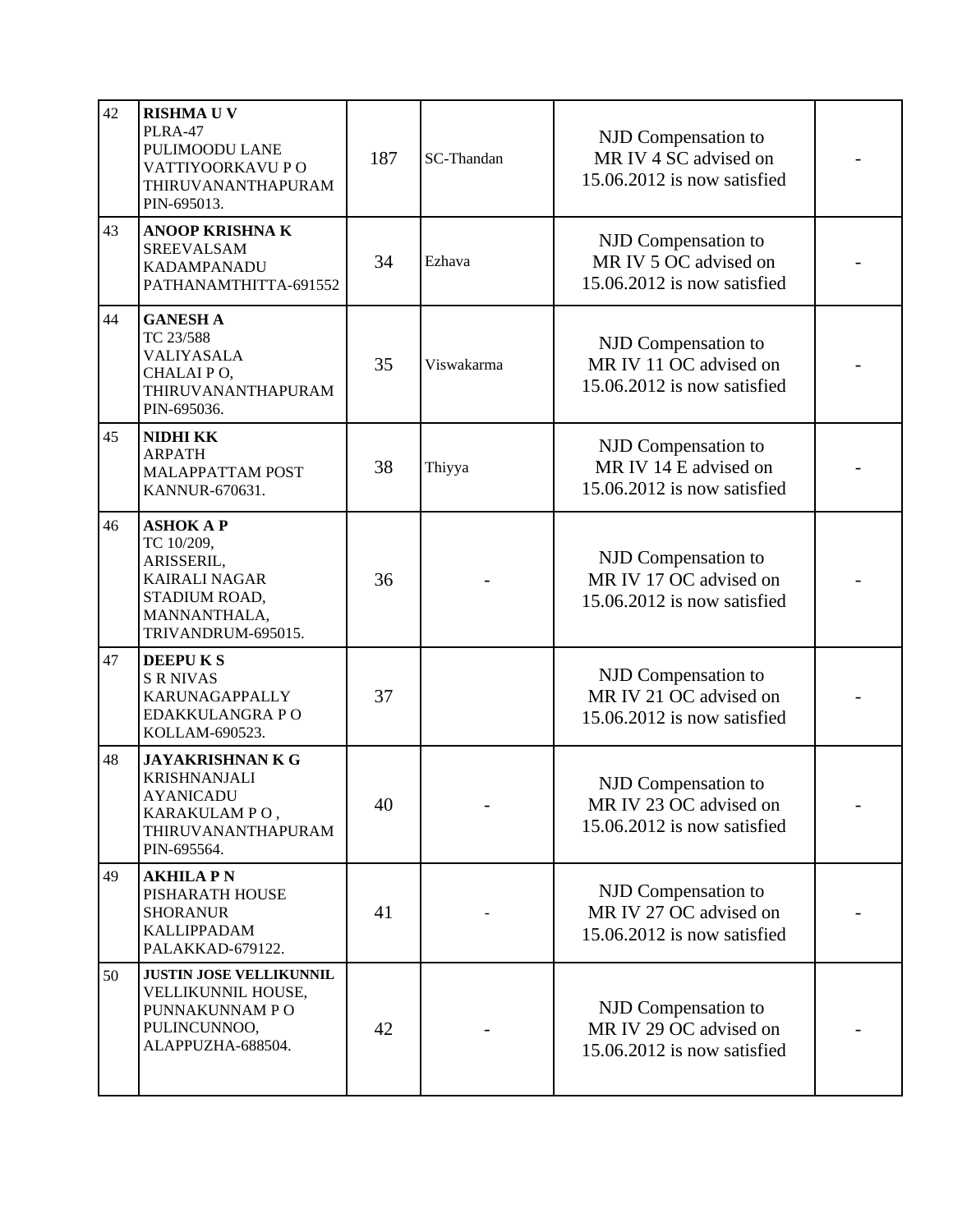| 51 | <b>VINEETHAPP</b><br>PADIKKAL PURAKKAL<br><b>HOUSE</b><br>ERAVIMANGALAM,<br>MALAPPURAM-679340.                                | 195        | SC-Cheruman  | NJD Compensation to<br>MR IV 32 SC advised on<br>15.06.2012 is now satisfied  |  |
|----|-------------------------------------------------------------------------------------------------------------------------------|------------|--------------|-------------------------------------------------------------------------------|--|
| 52 | <b>SAMBHU DEV P S</b><br>VIRUTHIYIL HOUSE<br><b>VAIPUR</b><br>KULATHOOR PO,<br>PATHANAMTHITTA-689588                          | 43         |              | NJD Compensation to<br>MR IV 33 OC advised on<br>15.06.2012 is now satisfied  |  |
| 53 | <b>SUDHEESH K V</b><br>KAVANAMKOTTU<br>PANTHALAYANI<br><b>KOYILANDY</b><br>KOZHIKODE-673620.                                  | 45         | Thiyya       | NJD Compensation to<br>MR IV 35 OC advised on<br>15.06.2012 is now satisfied  |  |
| 54 | <b>VISHNU VIJAYAN</b><br>THACHUKUNNEL (H)<br>THOKKUPARA PO,<br>CHITHIRAPURAM VIA<br>IDUKKI-685565.                            | 46         | Ezhava       | NJD Compensation to<br>MR IV 37 OC advised on<br>15.06.2012 is now satisfied  |  |
| 55 | <b>CHITHRAKP</b><br>POOMUGHOM HOUSE<br>KODAVILAKOM<br><b>NEDUVANVILA</b><br>PARASSALA PO<br>THIRUVANANTHAPURAM<br>PIN-695502. | 91         | OBC-Chakkala | NJD Compensation to<br>MR IV 40 OBC advised on<br>15.06.2012 is now satisfied |  |
| 56 | <b>NIKHILA C P</b><br><b>NIKHILA NIVAS</b><br><b>VENGALAM</b><br>KANNAVAM COLONY<br>KANNUR-670650.                            | 1<br>(S/L) | ST-Kurichyan | NJD Compensation to<br>MR IV 44 ST advised on<br>15.06.2012 is now satisfied  |  |
| 57 | <b>RAHUL SP</b><br>MANIMANGALAM<br>THEKKEVILA,<br>POOVATHOOR PO<br>THIRUVANANTHAPURAM<br>PIN-695561.                          | 47         |              | NJD Compensation to<br>MR IV 47 OC advised on<br>15.06.2012 is now satisfied  |  |
| 58 | <b>RESHMA ABRAHAM</b><br><b>ATHIRA</b><br>MUTHUPILAKKADU EAST<br>KOLLAM-690520.                                               | 440        | OX-Kurava    | NJD Compensation to<br>MR IV 48 OX advised on<br>15.06.2012 is now satisfied  |  |
| 59 | <b>AROMAL S</b><br><b>JALAJA MANDIRAM</b><br>THAZHATHU CHERRY<br><b>KOOTTIKKADA</b><br>KOLLAM-691020.                         | 48         | Ezhava       | NJD Compensation to<br>MR IV 49 OC advised on<br>15.06.2012 is now satisfied  |  |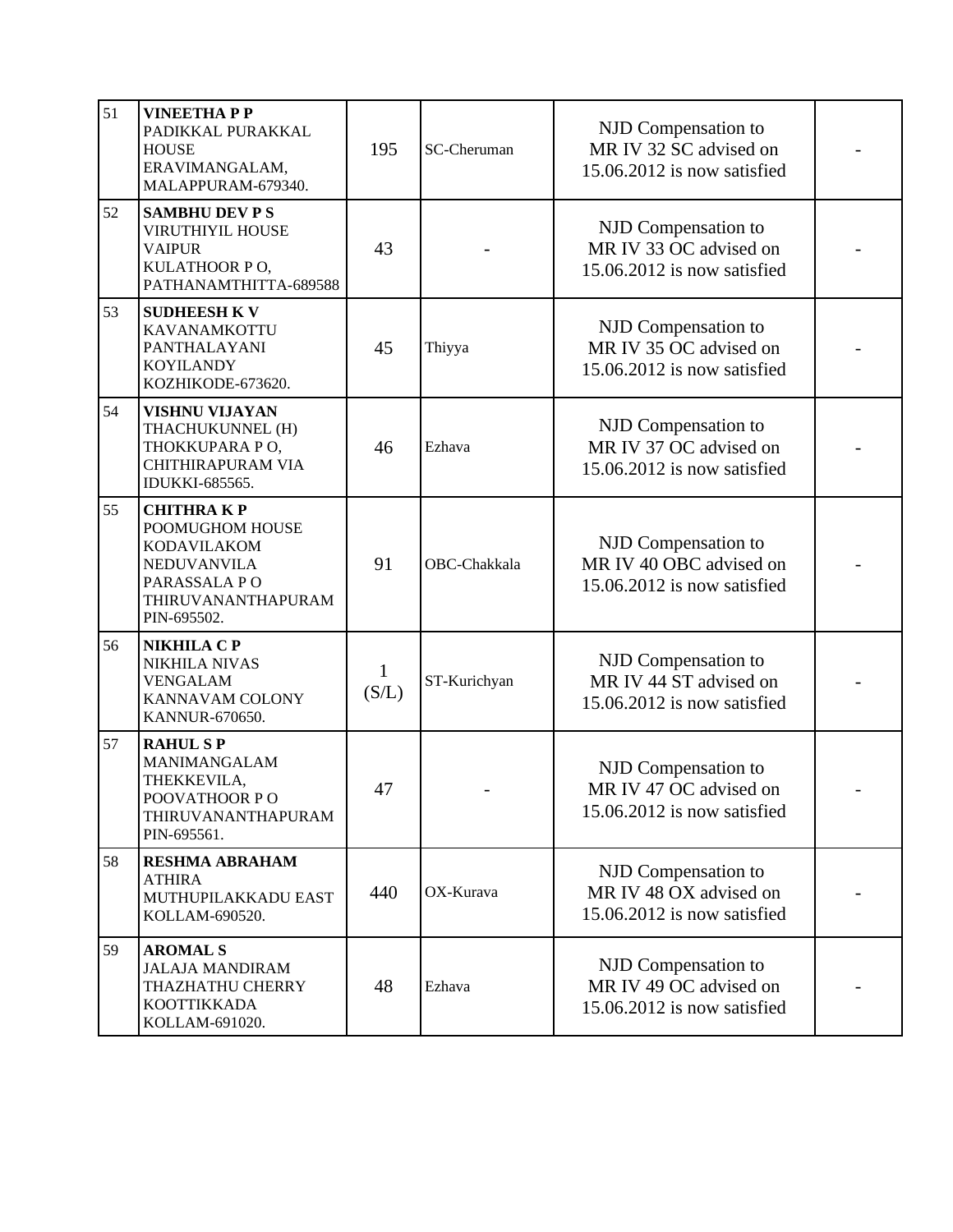| 60 | <b>INDUMS</b><br>MADATHUMPURAKKAL<br><b>HOUSE</b><br><b>KUNNAMKULAM</b><br><b>CHOWANNUR POST</b><br>THRISSUR-680517.                       | 330 | SC-Kanakkan | NJD Compensation to<br>MR IV 52 SC advised on<br>15.06.2012 is now satisfied |  |
|----|--------------------------------------------------------------------------------------------------------------------------------------------|-----|-------------|------------------------------------------------------------------------------|--|
| 61 | <b>MANUPM</b><br>POOMALIL HOUSE<br><b>SUBASH NAGAR;</b><br>CHIYYARAM (PO)<br>THRISSUR-680026.                                              | 52  | Ezhava      | NJD Compensation to<br>MR IV 54 E advised on<br>15.06.2012 is now satisfied  |  |
| 62 | <b>KISHORE KUMAR BALAN</b><br>VELIVILAKOM,<br><b>WARD NO 7/743</b><br>VALIYAKADA,<br>CHIRAYINKEEZHU(PO)<br>THIRUVANTHAPURAM<br>PIN-695304. | 56  | Ezhava      | NJD Compensation to<br>MR IV 58 E advised on<br>15.06.2012 is now satisfied  |  |
| 63 | PARVATHYCHANDRAN L<br>SASI VIHAR,<br>NEAR N E S BLOCK<br>VATTIYOORKAVU<br>MANIKANTESWARM PO<br>THIRUVANANTHAPURAM<br>PIN-695013.           | 49  |             | NJD Compensation to<br>MR IV 71 OC advised on<br>15.06.2012 is now satisfied |  |
| 64 | DEEPA DEVI P T<br>DEEPTHI BHAVAN<br>MEKOZHOOR PO<br>PATHANAMTHITTA-689678                                                                  | 50  | Viswakarma  | NJD Compensation to<br>MR IV 73 OC advised on<br>15.06.2012 is now satisfied |  |
| 65 | <b>ARUN RAJ P N</b><br><b>RAJA BHAVAN</b><br><b>EYYACODU</b><br><b>KADAKKAL</b><br>PULLUPANA PO<br>KOLLAM-691536.                          | 53  | Viswakarma  | NJD Compensation to<br>MR IV 75 OC advised on<br>15.06.2012 is now satisfied |  |
| 66 | <b>REKHA CK</b><br>17/992<br>VIDHYADHI RAJA NAGAR<br>POOJAPPURA PO<br>THIRUVANANTHAPURAM<br>PIN-695012.                                    | 341 | SC-Cheramar | NJD Compensation to<br>MR IV 84 SC advised on<br>15.06.2012 is now satisfied |  |
| 67 | <b>AJU JOSEPH</b><br><b>KAPPANGAL</b><br>KURISUMMOODU<br>KOTTAYAM-686104.                                                                  | 54  |             | NJD Compensation to<br>MR IV 85 OC advised on<br>15.06.2012 is now satisfied |  |
| 68 | <b>RIYAS T A</b><br>THACHACODE HOUSE<br>THACHACODE<br>ELAVAMPADAM PO<br>PALAKKAD-678711.                                                   | 68  | Mappila     | NJD Compensation to<br>MR IV 86 M advised on<br>15.06.2012 is now satisfied  |  |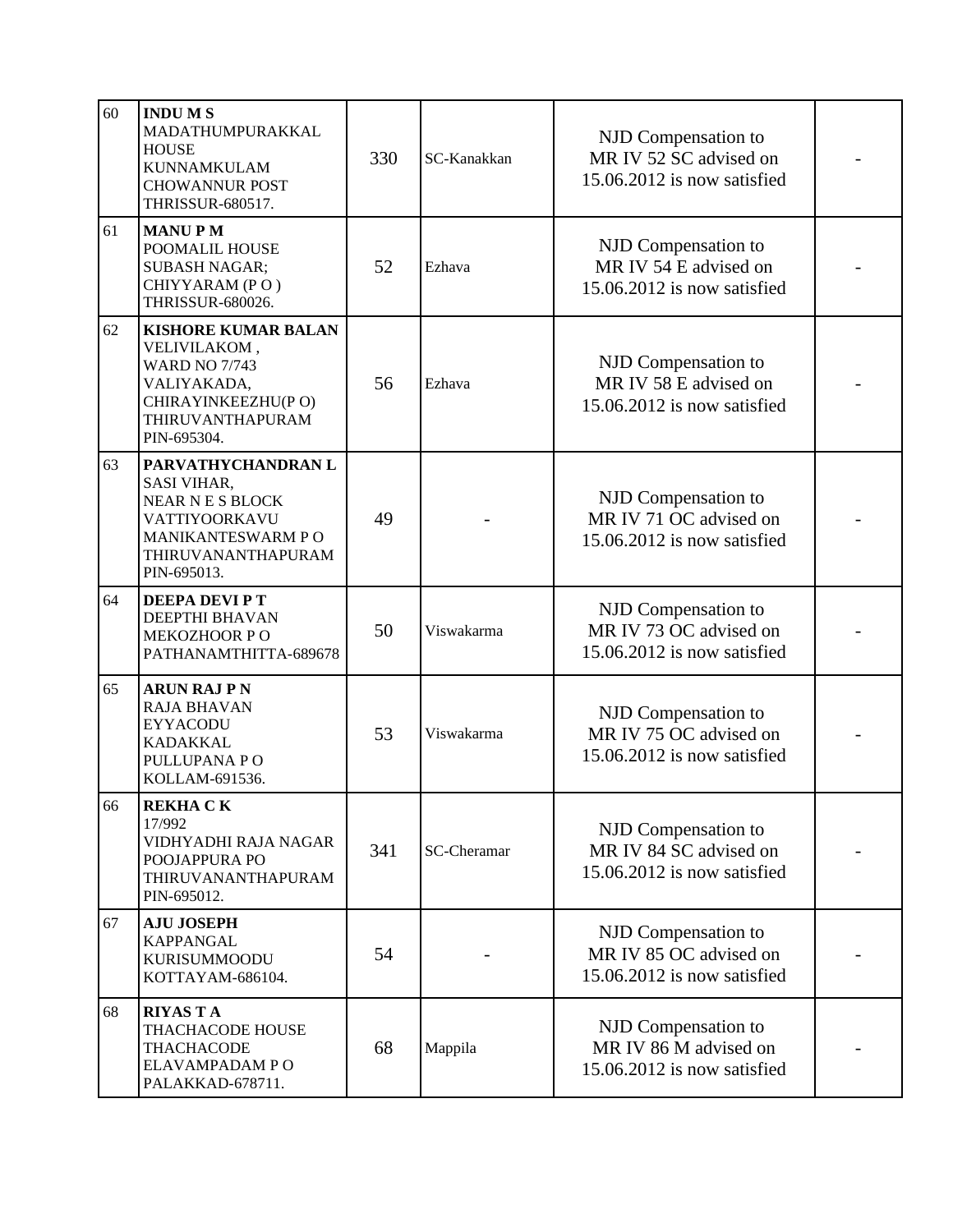| 69 | <b>ANUPRIYA S G</b><br><b>AMPANATTU VEEDU</b><br><b>ATTUVASSERY</b><br><b>MAVADY PO</b><br>KOLLAM-691507.             | 55  |                    | NJD Compensation to<br>MR IV 97 OC advised on<br>15.06.2012 is now satisfied |  |
|----|-----------------------------------------------------------------------------------------------------------------------|-----|--------------------|------------------------------------------------------------------------------|--|
| 70 | <b>SOUMYASA</b><br><b>KARTHIKA</b><br>MANCHAMKUZHI<br><b>AMARAVILA PO</b><br>THIRUVANANTHAPURAM<br>PIN-695122.        | 64  | Ezhava             | NJD Compensation to<br>MR IV 98 E advised on<br>15.06.2012 is now satisfied  |  |
| 71 | <b>VISHNU B C NAIR</b><br>SANKARALAYAM,<br>METTIL PUTHEN VEEDU<br>PRAVACHAMBALAM<br>THIRUVANANTHAPURAM<br>PIN-695020. | 57  |                    | NJD Compensation to<br>MR V 3 OC advised on<br>15.06.2012 is now satisfied   |  |
| 72 | <b>DIVYATS</b><br>GQ2/21,<br><b>RAJEEV NAGAR</b><br><b>MELARANOOR</b><br>KARAMANA PO,<br>TRIVANDRUM-695002.           | 407 | <b>SC-Cheramar</b> | NJD Compensation to<br>MR V 4 SC advised on<br>15.06.2012 is now satisfied   |  |
| 73 | <b>AKHIL M G</b><br><b>KARAVILA VEEDU</b><br><b>MUNDELAPO</b><br>THIRUVANANTHAPURAM<br>PIN-695543.                    | 59  |                    | NJD Compensation to<br>MR V 5 OC advised on<br>15.06.2012 is now satisfied   |  |
| 74 | <b>ABHILASH M R</b><br><b>MEKKARA HOUSE</b><br><b>SOBHA ROAD</b><br>KOCHI, VENNALA<br>ERNAKULAM-682028.               | 60  |                    | NJD Compensation to<br>MR V 7 OC advised on<br>15.06.2012 is now satisfied   |  |
| 75 | <b>DEEPTHI C</b><br>MEKKARA HOUSE,<br>PERUL (PO)<br>M M BAZAR,<br>KANNUR-670306.                                      | 61  |                    | NJD Compensation to<br>MR V 9 OC advised on<br>15.06.2012 is now satisfied   |  |
| 76 | <b>VINEETHA S NAIR</b><br>KIZHAKKEKUNNUVILA<br><b>PUTHUR</b><br>KARIMPINPUZHA PO,<br>KOLLAM-691513.                   | 62  |                    | NJD Compensation to<br>MR V 11 OC advised on<br>15.06.2012 is now satisfied  |  |
| 77 | <b>VINEETH KM</b><br>PALLATH HOUSE<br><b>MAMMIYUR</b><br>THRISSUR-680101.                                             | 65  |                    | NJD Compensation to<br>MR V 13 OC advised on<br>15.06.2012 is now satisfied  |  |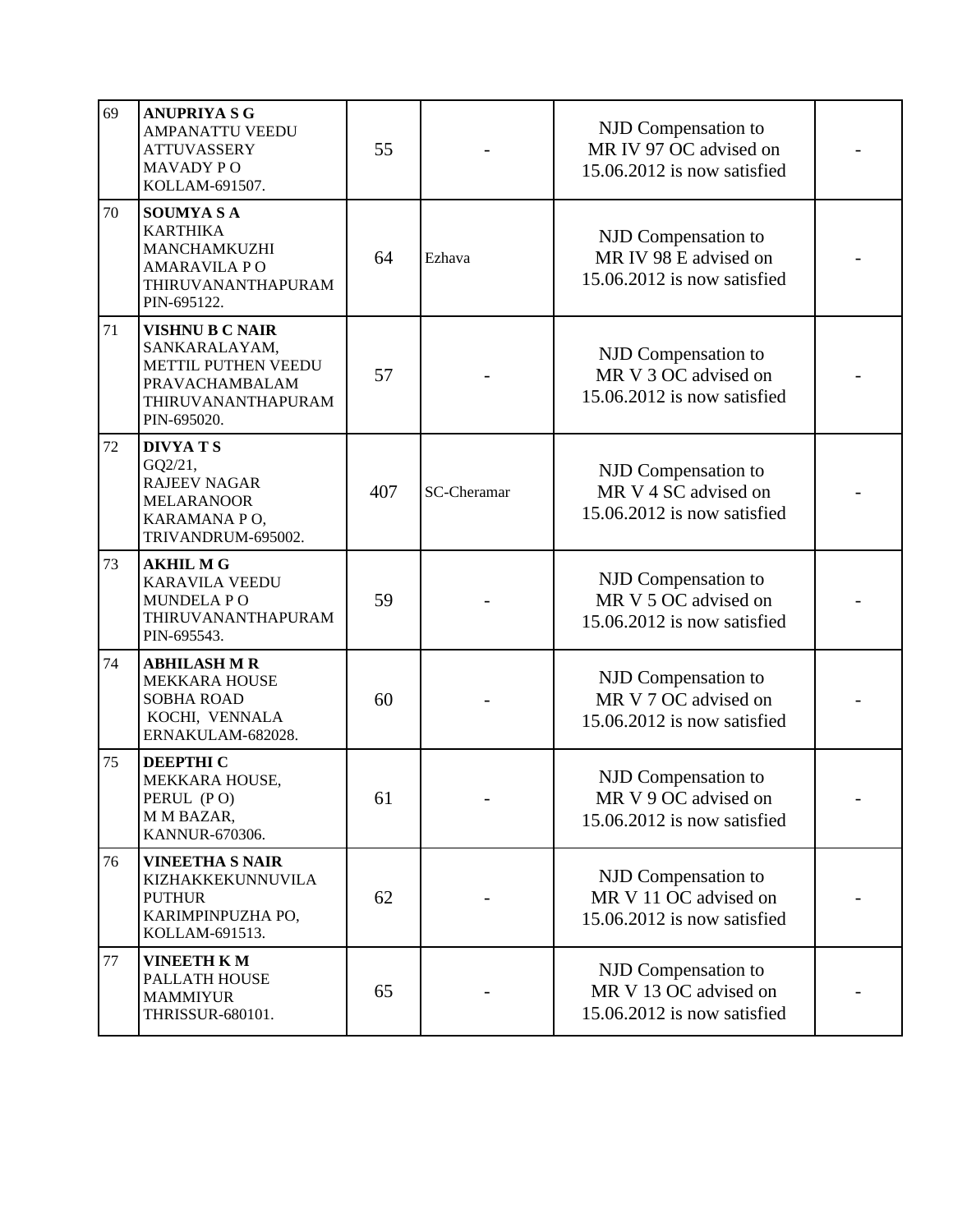| 78 | <b>RATHEESH R</b><br>KANJIRAMNINNA PUTHENVEEDU<br>KAZHIVOOR P O<br>THIRUVANANTHAPURAM<br>PIN-695526.                        | 66  | Ezhava                   | NJD Compensation to<br>MR V 14 E advised on<br>15.06.2012 is now satisfied   |  |
|----|-----------------------------------------------------------------------------------------------------------------------------|-----|--------------------------|------------------------------------------------------------------------------|--|
| 79 | <b>JITHIN S</b><br><b>SOUPARNIKA</b><br>MANGALAM PO<br>THRIKKUNNAPUZHA<br>ALAPPUZHA-690515.                                 | 67  | Ezhava                   | NJD Compensation to<br>MR V 17 OC advised on<br>15.06.2012 is now satisfied  |  |
| 80 | <b>DISHAD</b><br>UDAYACHAN VILAYIL<br>PAVUMBA SOUTH<br>KOLLAM-690574.                                                       | 69  | Ezhava                   | NJD Compensation to<br>MR V 25 OC advised on<br>15.06.2012 is now satisfied  |  |
| 81 | <b>JIJIN RAJ TC</b><br>THONICHALIL HOUSE<br>GOTHAMBAROAD,<br>NELLIKAPARAMBA POST,<br><b>MUKKAM VIA</b><br>KOZHIKODE-673602. | 73  | Thiyya                   | NJD Compensation to<br>MR V 28 E advised on<br>15.06.2012 is now satisfied   |  |
| 82 | <b>SOUMYARS</b><br>ROHINI, KOTTAKUZHI,<br>NELLIMOOD (PO)<br>THIRUVANANTHAPURAM<br>PIN-695524.                               | 70  | Hindu Nadar              | NJD Compensation to<br>MR V 35 OC advised on<br>15.06.2012 is now satisfied  |  |
| 83 | <b>MANOJ KUMAR T</b><br><b>RAJEE BHAVAN</b><br><b>PARAKODE</b><br>PATHANAMTHITTA-691554                                     | 93  | OBC-Veluthedathu<br>Nair | NJD Compensation to<br>MR V 40 OBC advised on<br>15.06.2012 is now satisfied |  |
| 84 | <b>ABDULLA MA</b><br>MARIYIL,<br><b>ELAMDESOM PO</b><br><b>IDUKKI-685588.</b>                                               | 71  | Muslim                   | NJD Compensation to<br>MR V 49 OC advised on<br>15.06.2012 is now satisfied  |  |
| 85 | <b>CHANDANA N R</b><br>RAVI MANGALATHU<br><b>AYANIVELIKULANGARA</b><br>NORTH, SVMPO,<br>KARUNAGAPALLY<br>KOLLAM-690573.     | 140 | Dheevara-Arayan          | NJD Compensation to<br>MR V 50 D advised on<br>15.06.2012 is now satisfied   |  |
| 86 | <b>JABIR PM</b><br>KUNNANTHODU HOUSE<br><b>MELMURI</b><br>MALAPPURAM-676517.                                                | 72  | Mappila                  | NJD Compensation to<br>MR V 51 OC advised on<br>15.06.2012 is now satisfied  |  |
| 87 | <b>PRADEEPKUMAR S</b><br>PRADEEP SADANAM<br>PERUMULLOOR,<br><b>OORUTTAMBALAM</b><br>THIRUVANANTHAPURAM<br>PIN-695507.       | 74  |                          | NJD Compensation to<br>MR V 53 OC advised on<br>15.06.2012 is now satisfied  |  |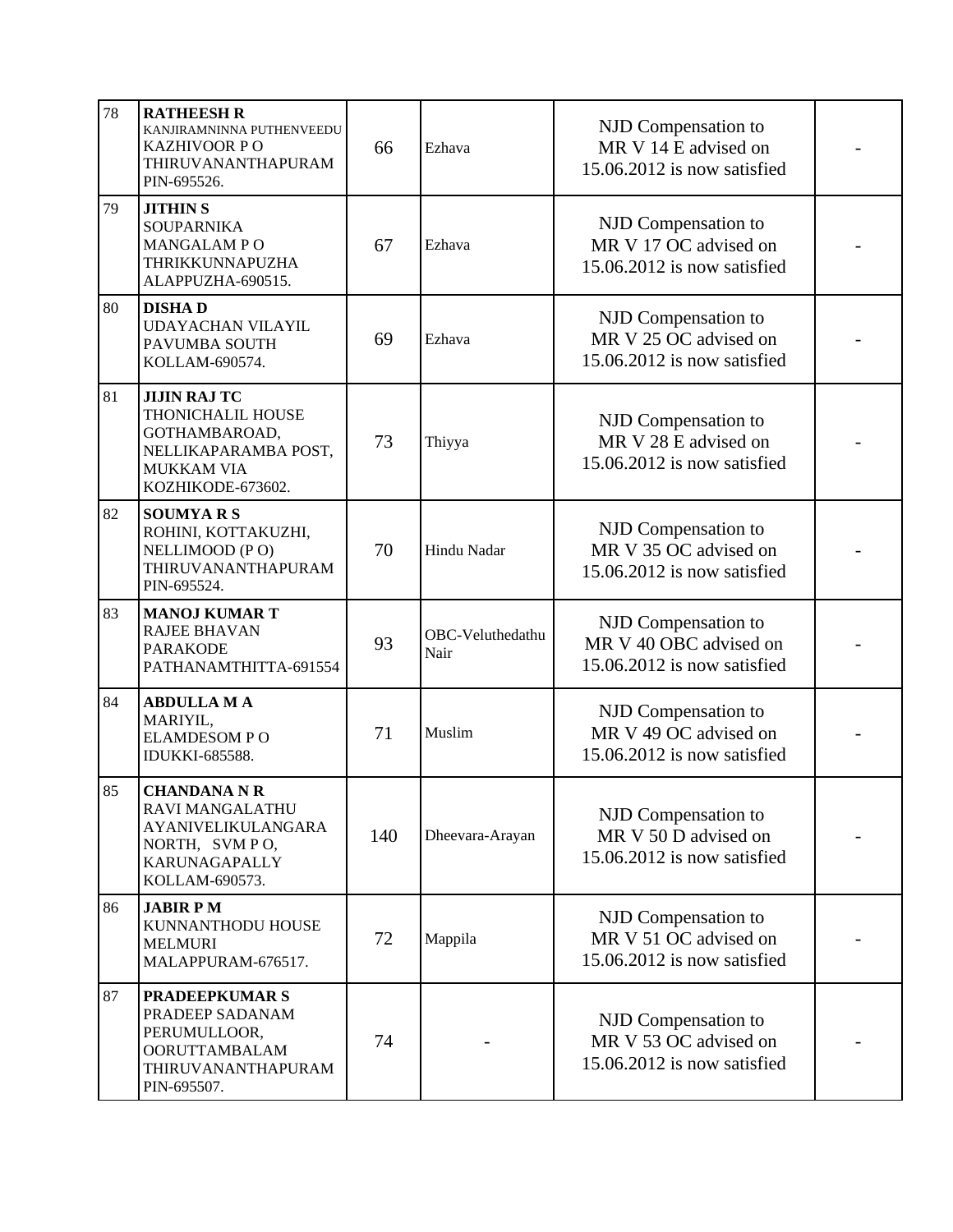| 88 | <b>SMITHA UNNI</b><br><b>UDAYAGIRI</b><br><b>SARAS -117 SARKARA</b><br>CHIRAYINKEEZHU<br>THIRUVANANTHAPURAM<br>PIN-695304.         | 77  | Ezhava      | NJD Compensation to<br>MR V 54 E advised on<br>15.06.2012 is now satisfied  |  |
|----|------------------------------------------------------------------------------------------------------------------------------------|-----|-------------|-----------------------------------------------------------------------------|--|
| 89 | NANDA KRISHNANATH S R<br>PATTAMATHU<br>KUNNUMPURATHU VEEDU<br>NEDUMANGAD<br><b>POOVATHOOR</b><br>THIRUVANANTHAPURAM<br>PIN-695561. | 75  |             | NJD Compensation to<br>MR V 57 OC advised on<br>15.06.2012 is now satisfied |  |
| 90 | <b>NEETHUKS</b><br><b>VAISAKH</b><br><b>THOTTINKARA</b><br>PLAMOOTTUKADA PO<br>THIRUVANANTHAPURAM<br>PIN-695128                    | 194 | Hindu Nadar | NJD Compensation to<br>MR V 60 HN advised on<br>18.01.2012 is now satisfied |  |
| 91 | <b>PRAKASH S</b><br>PRADEEP SADANAM<br>PERUMULLOOR,<br><b>OORUTTAMBALAM</b><br>THIRUVANANTHAPURAM<br>PIN-695507.                   | 76  |             | NJD Compensation to<br>MR V 61 OC advised on<br>15.06.2012 is now satisfied |  |
| 92 | <b>JINNUMOL T</b><br>KALARICKAL VELI<br><b>CHERTHALA</b><br><b>MAYITHARA PO</b><br>ALAPPUZHA-688539.                               | 81  | Ezhava      | NJD Compensation to<br>MR V 62 E advised on<br>15.06.2012 is now satisfied  |  |
| 93 | <b>RADHIKA G</b><br>SARADALAYAM<br>NARAKATHRA, KAVALAM<br>ALAPPUZHA-688506.                                                        | 78  |             | NJD Compensation to<br>MR V 63 OC advised on<br>15.06.2012 is now satisfied |  |
| 94 | PREETHA DAS L<br>LEELA BHAVAN<br><b>MALAYINKEEZH</b><br>THIRUVANANTHAPURAM<br>PIN-695571.                                          | 80  |             | NJD Compensation to<br>MR V 65 OC advised on<br>15.06.2012 is now satisfied |  |
| 95 | <b>SIPPY NOURDEEN</b><br>SIA TC 7/1711-2<br><b>SREE CHITHRA NAGAR</b><br>PANGODE, THIRUMALA<br>THIRUVANANTHAPURAM<br>PIN-695006.   | 89  | Muslim      | NJD Compensation to<br>MR V 66 M advised on<br>15.06.2012 is now satisfied  |  |
| 96 | <b>VISHNU V</b><br><b>SANTHOSH BHAVAN</b><br><b>ALACHAKKONAM</b><br>VAZHICHAL PO<br>THIRUVANANTHAPURAM<br>PIN-695125.              | 83  | 83          | NJD Compensation to<br>MR V 69 OC advised on<br>15.06.2012 is now satisfied |  |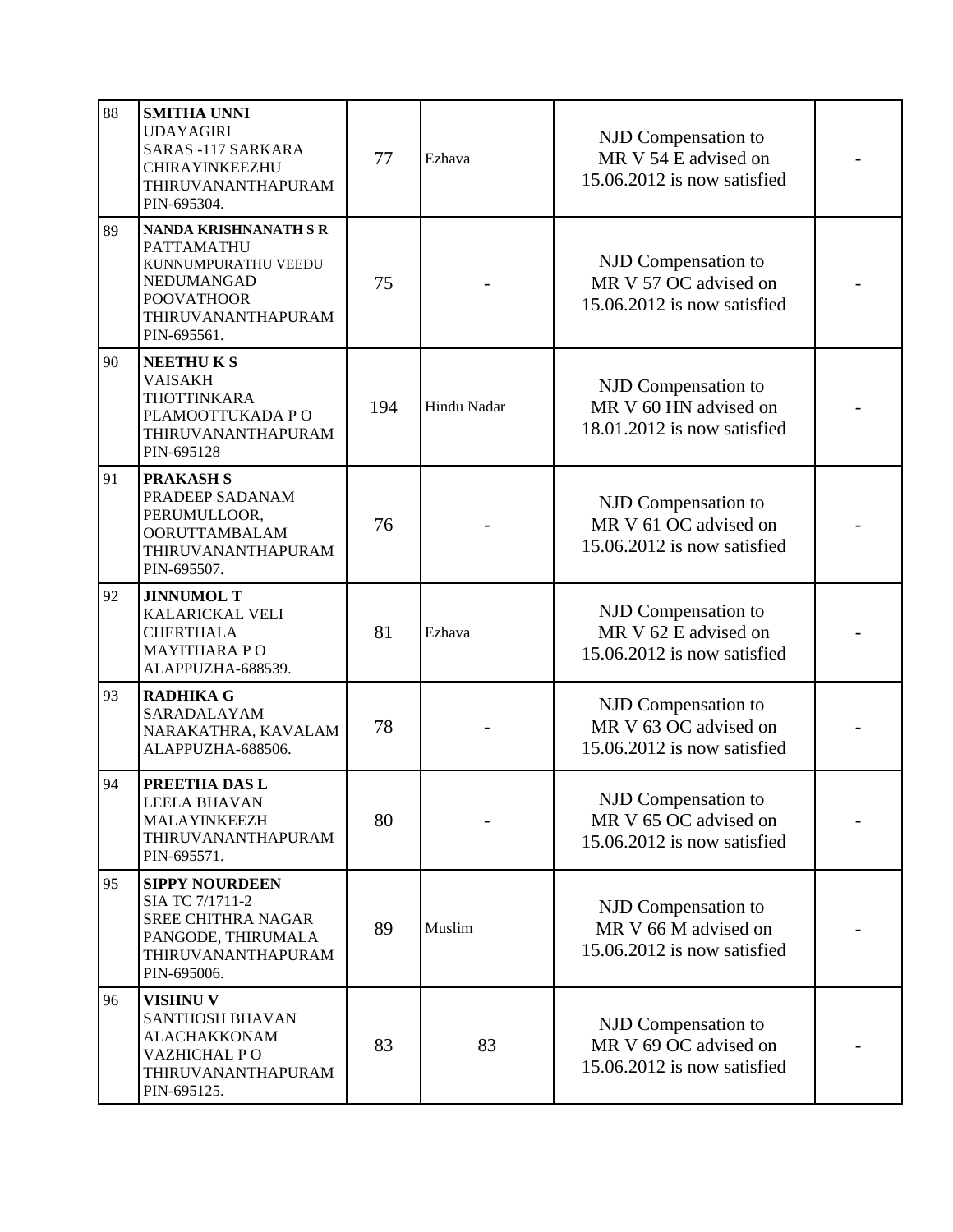| 97  | <b>LITHA JOSE</b><br>TC/111/1060,<br>KIDANGETH<br>CHAKKALAKKAL HOUSE<br>VIYYUR PO<br>THRISSUR-680010.             | 84  | NJD Compensation to<br>MR V 71 OC advised on<br>15.06.2012 is now satisfied |                                                                             |  |
|-----|-------------------------------------------------------------------------------------------------------------------|-----|-----------------------------------------------------------------------------|-----------------------------------------------------------------------------|--|
| 98  | <b>SARITH R</b><br><b>MANGATTU</b><br>KIZHAKKATHIL, PULI<br>NORTH THAZHAVA PO<br>KARUNAGAPPALLY<br>KOLLAM-690523. | 85  |                                                                             | NJD Compensation to<br>MR V 73 OC advised on<br>15.06.2012 is now satisfied |  |
| 99  | <b>DIVYA P NAIR</b><br><b>DIVYA BHAVAN</b><br>THACHAPPALLY<br>KUDAVOOR PO<br>THIRUVANANTHAPURAM<br>PIN-695313.    | 86  |                                                                             | NJD Compensation to<br>MR V 75 OC advised on<br>15.06.2012 is now satisfied |  |
| 100 | <b>RAJEEV KUMAR RV</b><br>TC-17/927,<br>ARAPPURAKKAL VEEDU<br>POOJAPPURA PO<br>TRIVANDRUM-695012.                 | 87  |                                                                             | NJD Compensation to<br>MR V 77 OC advised on<br>15.06.2012 is now satisfied |  |
| 101 | <b>ARCHANA C</b><br>PARAYANKONATHU<br>VEEDU CHERUVIKAL<br><b>SREEKARIYAM</b><br>TRIVANDRUM-695017.                | 97  | Ezhava                                                                      | NJD Compensation to<br>MR V 78 E advised on<br>18.01.2012 is now satisfied  |  |
| 102 | <b>MUHAMMED RIYASI M</b><br>P V HOUSE<br>KANNIAKULANGARA<br>VEBAYAM,<br>THIRUVANANTHAPURAM<br>PIN-695615.         | 100 | Muslim                                                                      | NJD Compensation to<br>MR V 80 M advised on<br>15.06.2012 is now satisfied  |  |
| 103 | <b>ARYA ASOK N</b><br>SRUTHI, TC-15/864<br>VAZHUTHACAUD<br>THIRUVANANTHAPURAM<br>PIN-695010.                      | 436 | SC-Pulaya                                                                   | NJD Compensation to<br>MR V 84 SC advised on<br>15.06.2012 is now satisfied |  |
| 104 | <b>BISMI S J</b><br><b>GREEN HOUSE</b><br><b>THERUVILA</b><br>POTHENCODE PO,<br>THIRUVANANTHAPURAM<br>PIN-695584. | 152 | Muslim                                                                      | NJD Compensation to<br>MR V 86 M advised on<br>15.06.2012 is now satisfied  |  |
| 105 | <b>MARGARAT JOSE</b><br>NELLIKUNNEL<br>AVT COMPOUND,<br><b>SEA VIEW WARD</b><br>ALLEPPEY-688012.                  | 88  |                                                                             | NJD Compensation to<br>MR V 87 OC advised on<br>15.06.2012 is now satisfied |  |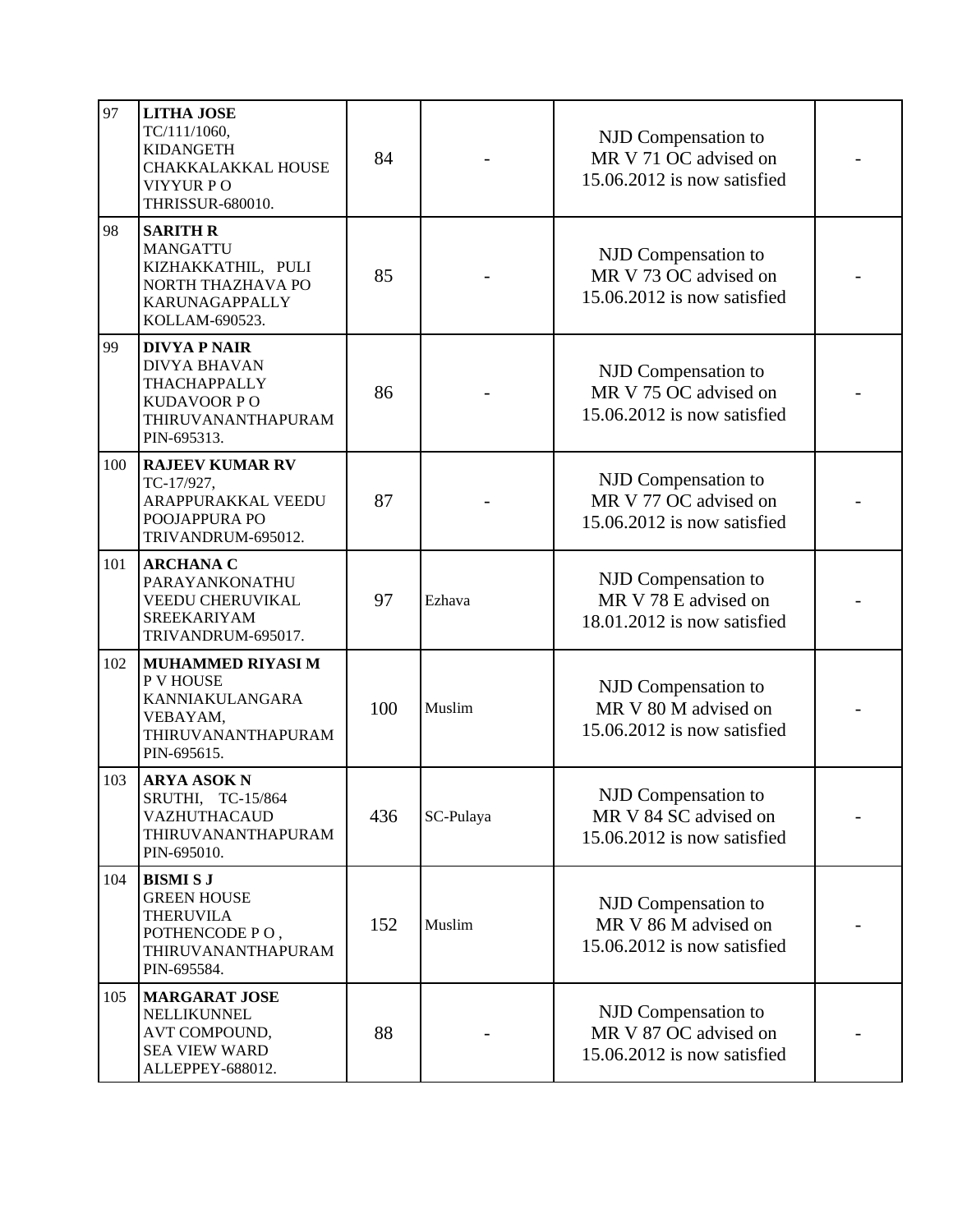| 106 | <b>AKHILESH R</b><br>HOUSE NO 113, LANE -6,<br><b>KRISHNA NAGAR</b><br>PEROORKADA PO<br>THIRUVANANTHAPURAM<br>PIN-695005.   | 90  | NJD Compensation to<br>MR V 93 OC advised on<br>15.06.2012 is now satisfied          |                                                                             |  |
|-----|-----------------------------------------------------------------------------------------------------------------------------|-----|--------------------------------------------------------------------------------------|-----------------------------------------------------------------------------|--|
| 107 | <b>JASEEM AN</b><br>A S MANZIL<br>KOLLAMKAVU<br>PAZHAKUTTY<br>THIRUVANANTHAPURAM<br>PIN-695561.                             | 169 | Muslim                                                                               | NJD Compensation to<br>MR V 96 M advised on<br>15.06.2012 is now satisfied  |  |
| 108 | <b>NEETHUPS</b><br><b>SOPANAM</b><br>SITHARA JUNCTION<br>KOTTIYAM PO<br>KOLLAM-691571.                                      | 92  |                                                                                      | NJD Compensation to<br>MR V 97 OC advised on<br>15.06.2012 is now satisfied |  |
| 109 | <b>AJAYAKUMAR S</b><br>SYAMASADAN,<br>KANJIRAVILAKATHU<br>KIZHAKKEKARA<br>KOTTUKAL PO,<br>THIRUVANANTHAPURAM<br>PIN-695501. | 94  | NJD Compensation to<br>MR V 99 OC advised on<br>15.06.2012 is now satisfied          |                                                                             |  |
| 110 | <b>ELDHO ELIAS</b><br>KANNOTHUKUDIYIL<br>KOTTAPPADY<br>KOTTAPPADY<br>ERNAKULAM-686692.                                      | 95  | NJD Compensation to<br>MR VI 1 OC advised on<br>15.06.2012 is now satisfied          |                                                                             |  |
| 111 | <b>SARITHA I</b><br>PARAKONKALIL VEEDU<br><b>THENMALA</b><br>OTTAKKAL PO<br>KOLLAM-691308.                                  | 104 | NJD Compensation to<br>MR VI 2 E advised on<br>Ezhava<br>15.06.2012 is now satisfied |                                                                             |  |
| 112 | <b>AKHILA S</b><br><b>HARISREE</b><br>ANGADICAL SOUTH PO,<br><b>KODUMON</b><br>PATHANAMTHITTA-691555                        | 450 | SC-Sambaya                                                                           | NJD Compensation to<br>MR VI 4 SC advised on<br>15.06.2012 is now satisfied |  |
| 113 | <b>PRASANTH K S</b><br>KAVILUPARAMBIL HOUSE<br><b>KUDAYATHOOR</b><br>IDUKKI-685590.                                         | 96  |                                                                                      | NJD Compensation to<br>MR VI 5 OC advised on<br>15.06.2012 is now satisfied |  |
| 114 | <b>SOUFAR ALI</b><br><b>KOORAYIL</b><br>KAYAMKULAM PO<br>ALAPPUZHA-690502.                                                  | 223 | Muslim                                                                               | NJD Compensation to<br>MR VI 6 M advised on<br>15.06.2012 is now satisfied  |  |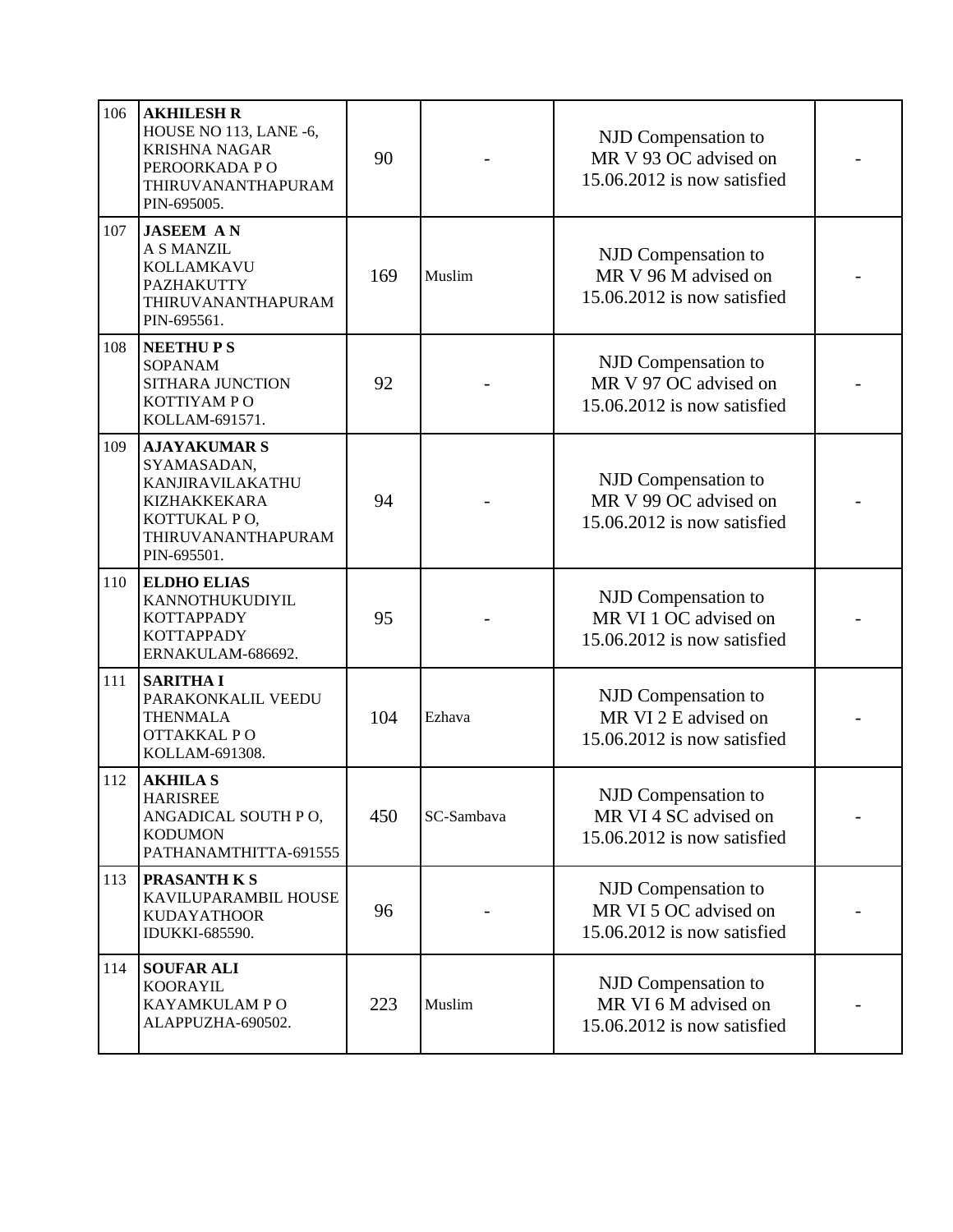| 115 | <b>SREEDEVIK</b><br><b>KOLLERY HOUSE</b><br>POOKODE,<br>VATTANATHRA<br>THRISSUR-680302.                                                   | 98                       |                 | NJD Compensation to<br>MR VI 7 OC advised on<br>15.06.2012 is now satisfied     |  |
|-----|-------------------------------------------------------------------------------------------------------------------------------------------|--------------------------|-----------------|---------------------------------------------------------------------------------|--|
| 116 | <b>ROSHNI B GOPAL</b><br>SARAYU,<br><b>KALANJOOR</b><br>PATHANAMTHITTA-689694                                                             | 99                       |                 | NJD Compensation to<br>MR VI 15 OC advised on<br>15.06.2012 is now satisfied    |  |
| 117 | <b>SHIYAS A S</b><br><b>SAMAD MANZIL</b><br>WEST SIDE OF RAILWAY<br><b>STATION</b><br>KANIYAPURAM PO<br>THIRUVANANTHAPURAM<br>PIN-695301. | 227                      | Muslim          | NJD Compensation to<br>MR VI 16 M advised on<br>15.06.2012 is now satisfied     |  |
| 118 | <b>ASHA M KURUVILLA</b><br>VADAKKEMURIYIL<br><b>MUKKOOR</b><br>NEDUNGADAPALLY PO<br>PATHANAMTHITTA-686545                                 | $\mathbf{1}$<br>$(DA-B)$ |                 | NJD Compensation to<br>DA-B Sl.No.533 advised on<br>18.01.2012 is now satisfied |  |
| 119 | <b>SREEJESH K</b><br><b>SREESHMA HOUSE</b><br><b>KANDOTH PO</b><br>KANNUR-670 307.                                                        | 109                      | Thiyya          | NJD Compensation to<br>MR VI 18 E advised on<br>15.06.2012 is now satisfied     |  |
| 120 | <b>REMYAL RAJ</b><br>THAZHASSERI,<br>THOPPILVEEDU,<br>$TC-31/1197(1)$<br>PALKULANGARA,<br>PETTAH PO<br>THIRUVANANTHAPURAM<br>PIN-695024.  | 117                      | Viswakarma      | NJD Compensation to<br>MR VI 20 V advised on<br>15.06.2012 is now satisfied     |  |
| 121 | <b>LEKSHMI G R</b><br><b>LEKSHMI NIVAS</b><br><b>KARIMPALOOR</b><br>PUTHENKULAM PO<br>KOLLAM-691302.                                      | 101                      |                 | NJD Compensation to<br>MR VI 21 OC advised on<br>15.06.2012 is now satisfied    |  |
| 122 | YADHU KRISHNAN M<br>WEST EARATTAE HOUSE,<br><b>VAKKODE LANE</b><br>VALLANGHY, NEMMARA<br>PALAKKAD-678508.                                 | 102                      | OBC-Ezhuthachan | NJD Compensation to<br>MR VI 23 OC advised on<br>15.06.2012 is now satisfied    |  |
| 123 | <b>AKHIL A G</b><br>CHARUVILA PUTHENVEEDU<br>KODUMON, ATTINGAL<br>THIRUVANANTHAPUARM<br>PIN-695101.                                       | 103                      |                 | NJD Compensation to<br>MR VI 27 OC advised on<br>15.06.2012 is now satisfied    |  |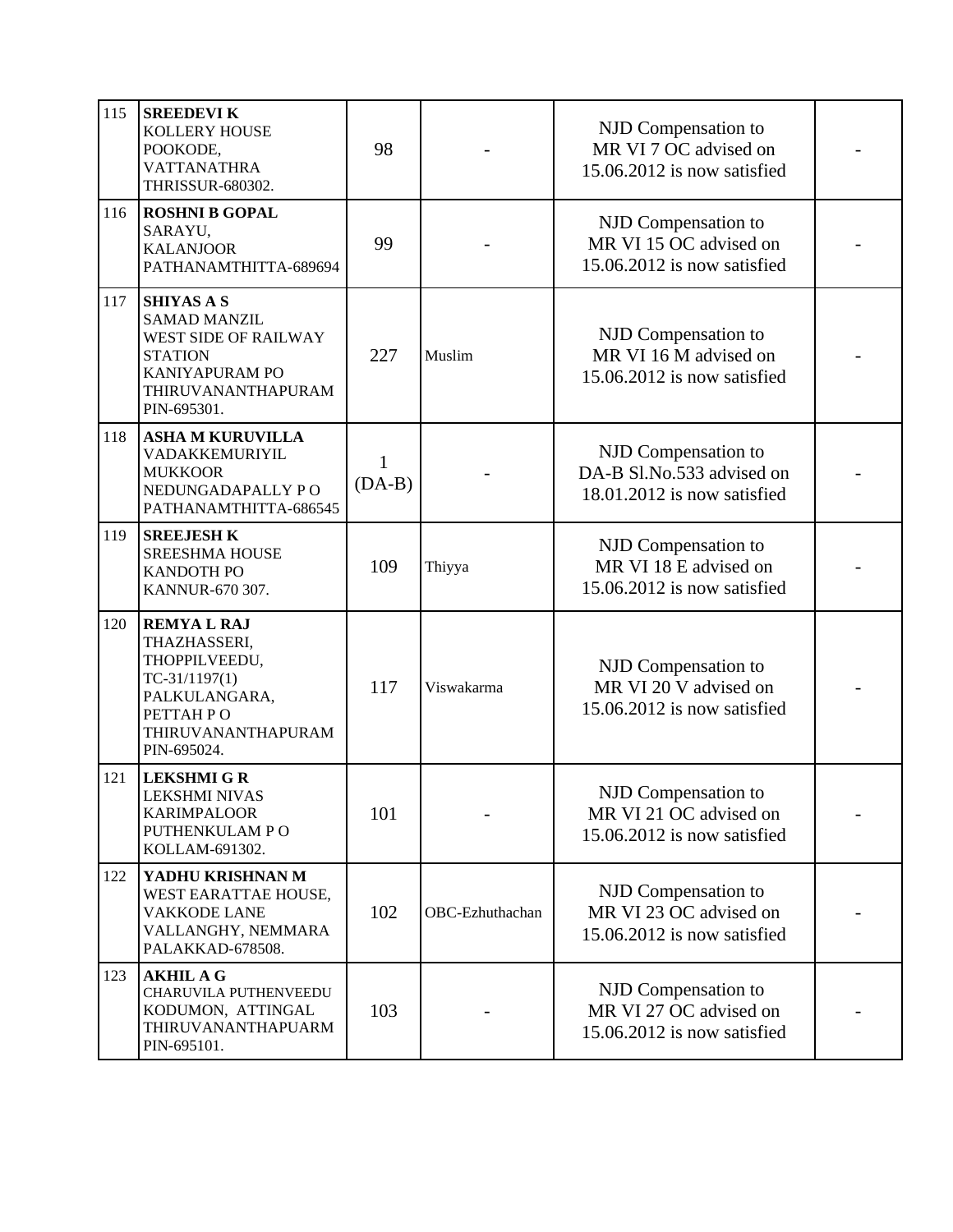| 124 | <b>SANDEEP SADANANDAN</b><br><b>CHENDURUTHY HOUSE</b><br>MALAPALLIPURAM<br>THRISSUR-680732.                                             | 119 | Ezhava                                                                                     | NJD Compensation to<br>MR VI 28 E advised on<br>15.06.2012 is now satisfied  |  |
|-----|-----------------------------------------------------------------------------------------------------------------------------------------|-----|--------------------------------------------------------------------------------------------|------------------------------------------------------------------------------|--|
| 125 | <b>JITH JOSE KURIAN</b><br>ELENGICKAL HOUSE,<br>HOUSE NO 134,<br>EXCEL NAGAR,<br>CHANGANACHERRY<br>KURISUMMOODU PO,<br>KOTTAYAM-686104. | 105 |                                                                                            | NJD Compensation to<br>MR VI 29 OC advised on<br>15.06.2012 is now satisfied |  |
| 126 | <b>MANOJ S</b><br>THERIVILA VEEDU<br>VALICODU<br>OTTASEKHARAMANGALAM<br>THRIVANDRUM-695125.                                             | 106 | OBC-Vilakkithala<br>Nair                                                                   | NJD Compensation to<br>MR VI 31 OC advised on<br>15.06.2012 is now satisfied |  |
| 127 | <b>BHAVANA A A</b><br>AMBATTU PARAMBIL HOUSE<br>ANNAMANADA,<br>THRISSUR-680741.                                                         | 615 | NJD Compensation to<br>MR VI 32 SC advised on<br>SC-Pulayan<br>15.06.2012 is now satisfied |                                                                              |  |
| 128 | <b>RENUPS</b><br><b>SREEPRABHA</b><br>VARKALA<br>MUTTAPPALAM,<br>THIRUVANANTHAPURAM<br>PIN-695145.                                      | 107 |                                                                                            | NJD Compensation to<br>MR VI 61 OC advised on<br>20.01.2016 is now satisfied |  |
| 129 | <b>SREEJA A</b><br>KOTTIRAKKATHU VEEDU<br><b>PORUVAZHY</b><br>AMBALATHUMBHAGOM<br>KOLLAM-690520.                                        | 630 | SC-Pulayan                                                                                 | NJD Compensation to<br>MR VI 64 SC advised on<br>20.01.2016 is now satisfied |  |
| 130 | <b>FEMINAP</b><br>PULIKKAL HOUSE<br>PERUMPOYIL NILAMBUR<br><b>CHANDAKKUNNU</b><br>MALAPPURAM-679329.                                    | 253 | Muslim                                                                                     | NJD Compensation to<br>MR VI 66 M advised on<br>20.01.2016 is now satisfied  |  |
| 131 | <b>VINEETHEV</b><br><b>AKSHAYA QUARTERSS</b><br>VELLARAMKUNN,<br>CHUNDALE (PO)<br>WAYANAD-673123.                                       | 108 |                                                                                            | NJD Compensation to<br>MR VI 67 OC advised on<br>20.01.2016 is now satisfied |  |
| 132 | <b>HARIKRISHNAN V J</b><br><b>KRISHNAKRIPA</b><br><b>KARICHARA</b><br>TRIVANDRUM-695316.                                                | 110 |                                                                                            | NJD Compensation to<br>MR VI 71 OC advised on<br>20.01.2016 is now satisfied |  |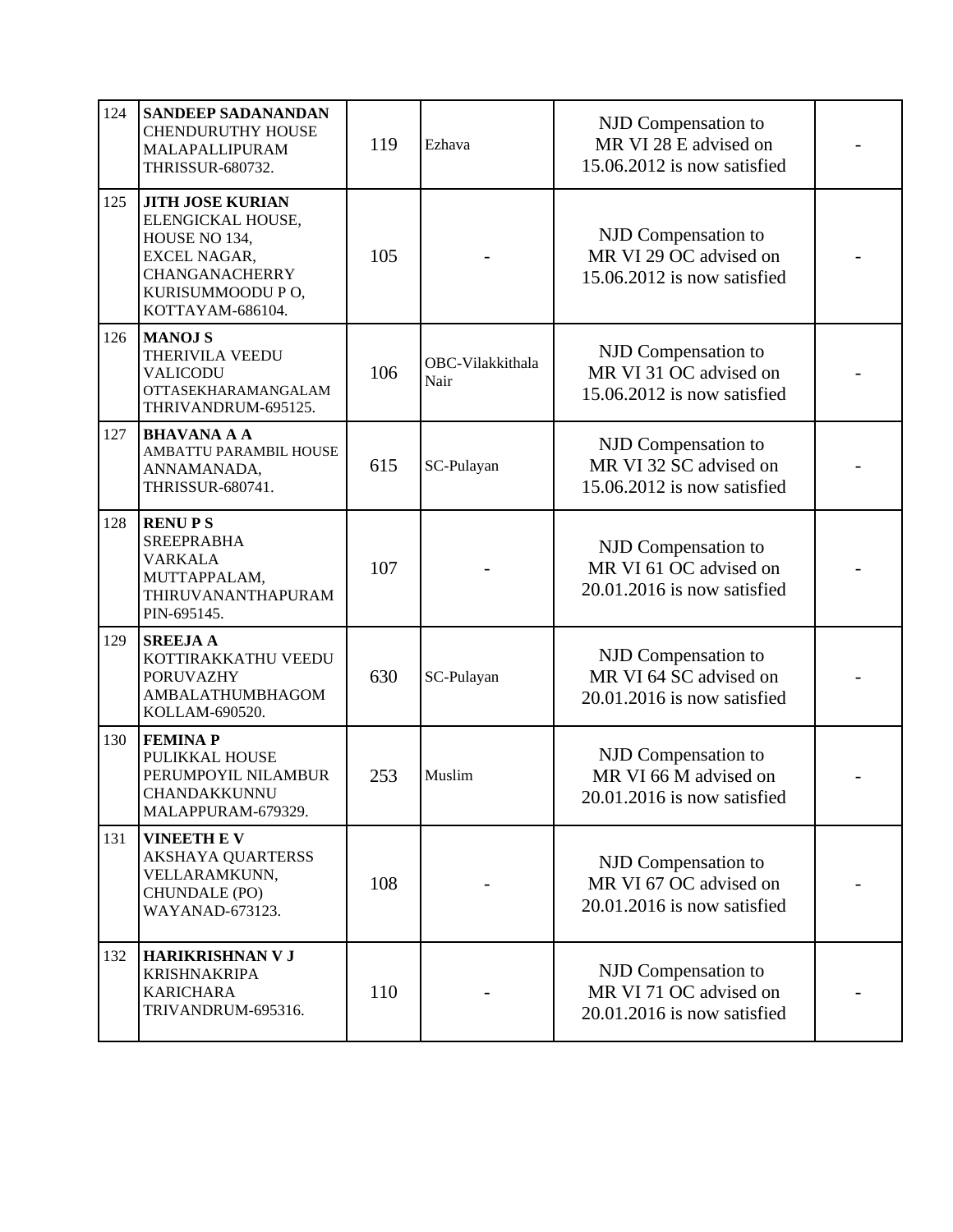| 133 | <b>REVATHY KR</b><br><b>ANURAJBHAVANAM</b><br>RAMANKULANGARA,<br>SOUHRITHANAGAR 201,<br><b>KUREEPUZHA</b><br>KAVANADU,<br>KOLLAM-691003. | 111                      |                             | NJD Compensation to<br>MR VI 73 OC advised on<br>20.01.2016 is now satisfied    |  |
|-----|------------------------------------------------------------------------------------------------------------------------------------------|--------------------------|-----------------------------|---------------------------------------------------------------------------------|--|
| 134 | <b>SHAIKMOHAMED</b><br><b>SULTHAN M</b><br><b>MANAKKAL HOUSE-420</b><br><b>VENGANNUR</b><br><b>ALATHOOR</b><br>PALAKKAD-678541.          | 257                      | Muslim                      | NJD Compensation to<br>MR VI 80 M advised on<br>20.01.2016 is now satisfied     |  |
| 135 | <b>PRAGEETHA G</b><br>MUNDUTHARAYIL<br>VALLIKUNNAM<br>ALAPPUZHA-690501.                                                                  | $\mathbf{1}$<br>$(DA-O)$ |                             | NJD Compensation to<br>DA-O Sl.No.599 advised on<br>16.11.2015 is now satisfied |  |
| 136 | <b>GANGARJ</b><br><b>RAJA NIVAS</b><br>KIDANGAPALLIKONAM<br>OORUTTAMBALAM PO<br>THIRUVANANTHAPURAM<br>PIN-695507.                        | 112                      |                             | NJD Compensation to<br>MR VI 83 OC advised on<br>20.01.2016 is now satisfied    |  |
| 137 | <b>CHRISTY MICHAEL</b><br>KULATHUMKAL<br>MELUKAVU MATTOM<br>KOTTAYAM-686652.                                                             | $\overline{2}$<br>(S/L)  | ST-Christian Mala<br>Arayan | NJD Compensation to<br>MR VI 92 ST advised on<br>16.11.2015 is now satisfied    |  |
| 138 | <b>FLORA SHIJI B</b><br>SHABU NIVAS,<br>MARAPALAM<br><b>VELLARADA</b><br>THEKKUPARA<br>THIRUVANANTHAPURAM<br>PIN-695505.                 | 192                      | <b>Latin Catholic</b>       | NJD Compensation to<br>MR VI 94 LC/AI advised on<br>16.11.2015 is now satisfied |  |
| 139 | PREEJA V R<br>PANCHAHASTHAM<br>ULLATTU LANE,<br>T C 36/1497(1),<br><b>SREEVARAHAM</b><br>TRIVANDRUM-695009.                              | 113                      |                             | NJD Compensation to<br>MR VI 99 OC advised on<br>20.01.2016 is now satisfied    |  |
| 140 | <b>VISHNUMS</b><br><b>VISHNUVIHAR</b><br>MANNATHIMOOLA,<br>KADAKKAVUR PO<br>TRIVANDRUM-695306.                                           | 149                      | Viswakarma                  | NJD Compensation to<br>MR VI 100 V advised on<br>20.01.2016 is now satisfied    |  |
| 141 | <b>VIDYAK</b><br>LEKSHMIPURATHUVELI<br><b>KALARCODE</b><br>SANATHANAPURAM PO<br>ALAPPUZHA-688003.                                        | 114                      |                             | NJD Compensation to<br>MR VII 3 OC advised on<br>20.01.2016 is now satisfied    |  |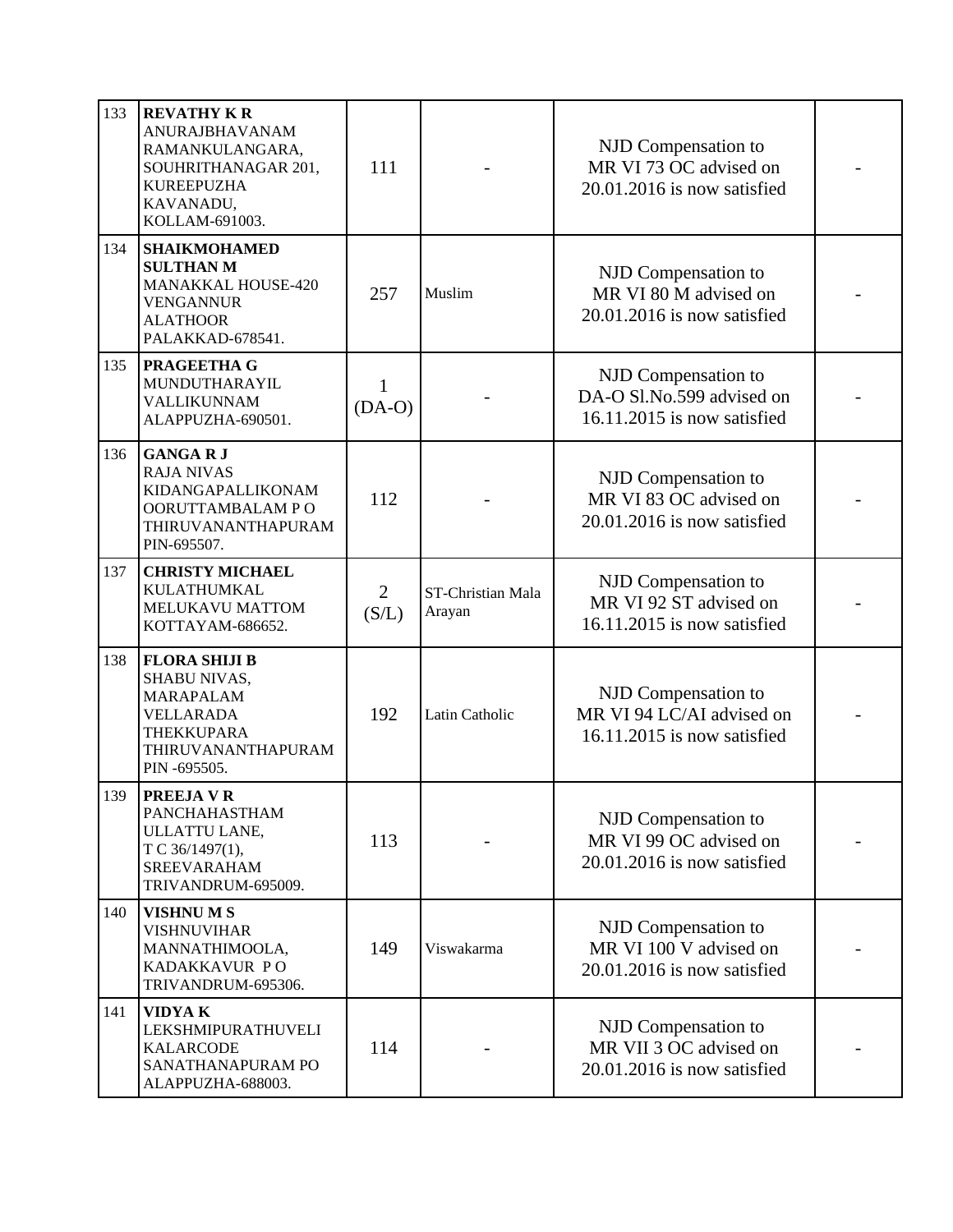| 142 | <b>DIVYA V NAIR</b><br><b>KARTHIKA</b><br><b>MARANADU PO</b><br>KOLLAM-691505.                                                            | 115 |                                                                                                          | NJD Compensation to<br>MR VII 5 OC advised on<br>20.01.2016 is now satisfied     |  |
|-----|-------------------------------------------------------------------------------------------------------------------------------------------|-----|----------------------------------------------------------------------------------------------------------|----------------------------------------------------------------------------------|--|
| 143 | <b>SAJITH PAUL</b><br>ERUMPUKUTHIYIL HOUSE<br>MUNDOTHVAYAL LANC<br><b>NAIK SREEJITH ROAD</b><br><b>WESTHILL PO</b><br>KOZHIKODE-673005.   | 116 |                                                                                                          | NJD Compensation to<br>MR VII 7 OC advised on<br>20.01.2016 is now satisfied     |  |
| 144 | <b>SONY S</b><br>VIJAYAMANDIRAM<br>KODUVILA P O EAST<br><b>KALLADA</b><br>KOLLAM-691502.                                                  | 213 | NJD Compensation to<br>MR VII 8 LC/AI advised on<br><b>Latin Catholic</b><br>16.11.2015 is now satisfied |                                                                                  |  |
| 145 | <b>JIJIB</b><br><b>BINU BHAVAN</b><br><b>MYLAPURE</b><br>UMAYANALLOOR PO,<br>KOLLAM-691589.                                               | 123 | NJD Compensation to<br>MR VII 14 E advised on<br>Ezhava<br>20.01.2016 is now satisfied                   |                                                                                  |  |
| 146 | <b>JIBIN K GEORGE</b><br><b>KUNNEL HOUSE</b><br><b>KALAYANTHANI</b><br>THODUPUZHA<br>KALAYANTHANI PO<br>IDUKKI-685588.                    | 118 |                                                                                                          | NJD Compensation to<br>MR VII 17 OC advised on<br>20.01.2016 is now satisfied    |  |
| 147 | <b>JINU JU</b><br><b>VALIYAVILA VEEDU</b><br>PANAYARAKUNNU<br><b>BALARAMAPURAM</b><br>KATTACHALKUZHI<br>THIRUVANANTHAPURAM<br>PIN-695501. | 226 | <b>Latin Catholic</b>                                                                                    | NJD Compensation to<br>MR VII 22 LC/AI advised on<br>16.11.2015 is now satisfied |  |
| 148 | <b>JIJINA J R</b><br><b>ILLATH PARAMBA HOUSE</b><br>RAJAGIRI-UNNIKULAM<br>MM PARAMBA<br>KOZHIKODE-673574.                                 | 120 | OBC-Saliya                                                                                               | NJD Compensation to<br>MR VII 27 OC advised on<br>20.01.2016 is now satisfied    |  |
| 149 | <b>PRASANTH PK</b><br>PACHARIKATTIL HOUSE<br>PARAKKAL<br><b>PAZHAYANNUR</b><br>KUMBALAKODE POST<br><b>THRISSUR-680587</b>                 | 121 | NJD Compensation to<br>MR VII 29 OC advised on<br>OBC-Ezhuthachan<br>07.09.2015 is now satisfied         |                                                                                  |  |
| 150 | <b>BINU SOMAN</b><br>PANACHACKAL<br>VADASSERIKARA<br>PATHANAMTHITTA-689662                                                                | 122 |                                                                                                          | NJD Compensation to<br>MR VII 31 OC advised on<br>07.09.2015 is now satisfied    |  |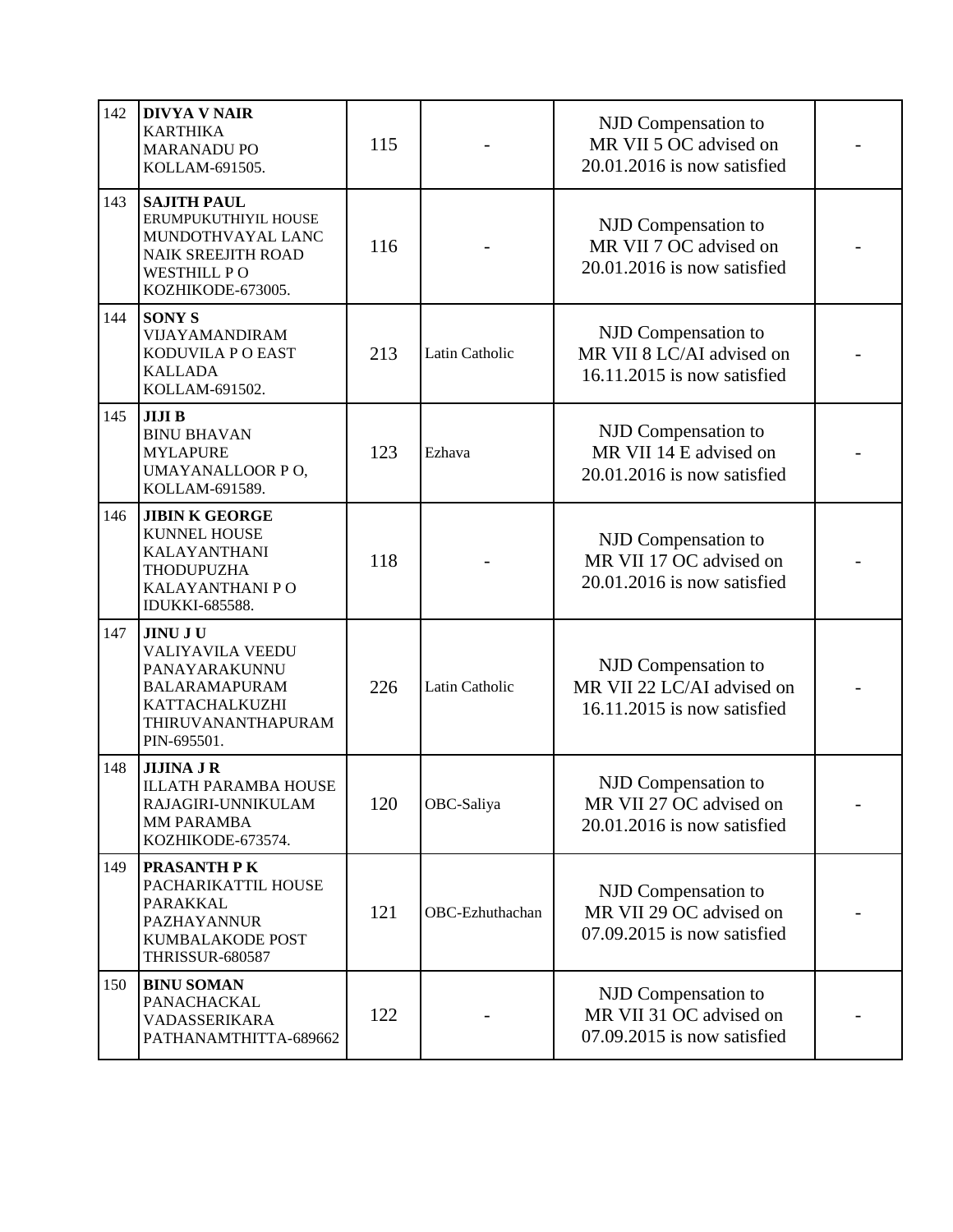| 151 | <b>JIBIN S</b><br>KINARUVILAYIL<br>KARUNAGAPPALLY<br><b>S R P MARKET PO</b><br>KOLLAM-690539.                        | 126           | Ezhava                                                                                 | NJD Compensation to<br>MR VII 34 E advised on<br>07.09.2015 is now satisfied                                                 |  |
|-----|----------------------------------------------------------------------------------------------------------------------|---------------|----------------------------------------------------------------------------------------|------------------------------------------------------------------------------------------------------------------------------|--|
| 152 | <b>RAHUL PR</b><br><b>RAHUL NIVAS</b><br>MUTHUPILAKKADAU WEST<br>PORUVAZHY PO<br>KOLLAM-690520.                      | 124           |                                                                                        | NJD Compensation to<br>MR VII 35 OC advised on<br>07.09.2015 is now satisfied                                                |  |
| 153 | <b>SAJIYA S</b><br>CHOORAVAYALIL VEEDU<br>RATHICKAL,<br>VETTOOR PO, V<br>ARKALA<br>THIRUVANANTHAPURAM<br>PIN-695312. | 268           | NJD Compensation to<br>MR VII 36 M advised on<br>Muslim<br>07.09.2015 is now satisfied |                                                                                                                              |  |
| 154 | <b>JOSENA FRANCIS</b><br>NJAVARAKATTU<br><b>KAKKATTUKADA</b><br>THOVARAYAR PO<br>IDUKKI-685511.                      | 125           |                                                                                        | NJD Compensation to<br>MR VII 39 OC advised on<br>07.09.2015 is now satisfied                                                |  |
| 155 | <b>NANDA KUMAR R</b><br>RAJESH BHAVAN<br>PALAMUKKU<br>VETTIKAVALA<br>KOLLAM-691538.                                  | 137           | OBC-Ezhavathi                                                                          | NJD Compensation to<br>MR VII 40 OBC advised on<br>16.11.2015 is now satisfied                                               |  |
| 156 | <b>NALINIP</b><br>SHANTHIPALLA HOUSE 18<br>PERADALA<br>NIRCHAL POST<br>KASARAGOD-671321.                             | 3<br>(S/L)    | SC-Marati of<br>Hosdurg and<br>Kasaragod Taluk                                         | NJD Compensation to<br>MR VII 44 ST advised on<br>16.11.2015 is now satisfied                                                |  |
| 157 | <b>TINCY MARTIN M M</b><br>MOOTHEDATH HOUSE<br>B T C ROAD,<br>MARADU<br>ERNAKULAM-682304.                            | 2<br>$(DA-D)$ |                                                                                        | NJD Compensation to<br>DA-D Sl.No.666 (set apart to fill<br>from this Ranked List) advised<br>on 23.04.2015 is now satisfied |  |
| 158 | <b>KRISHNARAJ N P</b><br><b>SARAS BHAVAN</b><br><b>ALTHARA</b><br><b>VELLALLOOR PO</b><br>TRIVANDRUM-695601.         | 127           | Ezhava                                                                                 | NJD Compensation to<br>MR VII 47 OC advised on<br>07.09.2015 is now satisfied                                                |  |
| 159 | <b>DEEPAK DV</b><br>DAIVAPPURAYCKAL HOUSE<br>PUNNAPRA PO<br>ALLEPPEY-688004.                                         | 176           | Dheevara-Arayan                                                                        | NJD Compensation to<br>MR VII 50 D advised on<br>16.11.2015 is now satisfied                                                 |  |